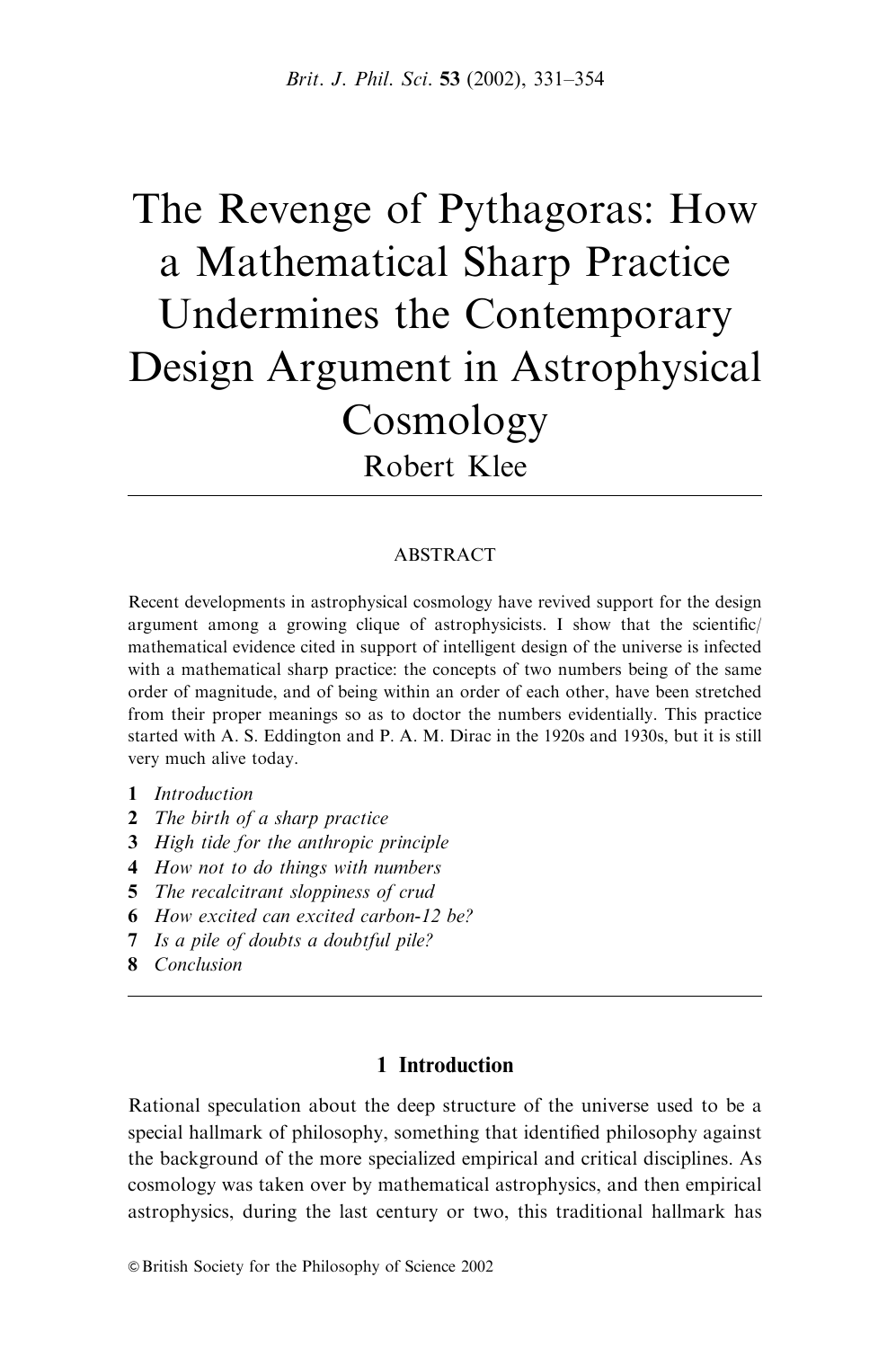largely faded away. I hope to show that this development has not always been to the benefit of astrophysical cosmology, and that in particular one recent offshoot of astrophysical cosmology owes its current popularity to philosophical naiveté and mathematical sloppiness on the part of the astrophysicists who are smitten with it.

Our story begins in 1919 with the publication of a paper by Hermann Weyl, 'A New Extension of the Theory of Relativity', in which a short section appeared called 'The Problem of Matter' (Weyl [1919]). In this section, Weyl discussed the relation between two of the fundamental physical forces in the universe, gravity and electromagnetism. He noticed that if one were to construct a ratio between the strength of an electron's electromagnetic force and the strength of the gravitational force of its mass—using the appropriate fundamental constants c (velocity of light in a vacuum), e (the fundamental electric charge), and G (Newton's gravitational constant), arranged mathematically so that both force strengths are measured in units of length (Weyl called each a 'radius')—one ends up with a pure number (that is, a number without dimensions such as kilograms, meters, or seconds, because like dimensions in the ratio cancel out) whose value is of the order of magnitude  $10^{40}$ . He further asserted that when the first force strength above is put into a ratio with the radius of the observable universe, a dimensionless number close to  $10^{40}$  is again obtained. Both of these claims are correct. In the case of the first ratio, Weyl had exploited the extreme weakness of gravity relative to electromagnetism. In the case of the second ratio, it was not obvious what importance to place on it. Weyl seemed to have mentioned it because of the striking improbability that two ratios of cosmological importance should converge on the same huge dimensionless number.

Weyl could hardly have suspected what Pythagorean obsessions he would unleash with that paper. Within a couple of years, Arthur Eddington ([1923]) took Weyl's remarks to heart and began moving things in a more questionable direction. Ratios, reciprocals of ratios, and seemingly arbitrary combinations of physical constants were constructed aplenty with ever increasing ingenuity. Eddington was able, by suitable mathematical juggling, to show that this new zoo of supposedly cosmologically significant ratios was composed of pure numbers that clustered into three classes: those close to unity—that is, 1; those close to  $10^{40}$ , and those close to various powers of  $10^{40}$ (but especially its square,  $10^{80}$ ). The ancient Pythagoreans long ago reputedly claimed that the ultimate basis of all things—or at least the explanatory key to all things—was numerical, a model of reality made famous to philosophical posterity by Plato in the Timaeus. The Pythagorean model fell into disrepute during the slow but steady triumph of a physicalist science over the past two centuries, but here we find Eddington in the 1920s attempting to extract numerological revenge on behalf of Pythagoras. When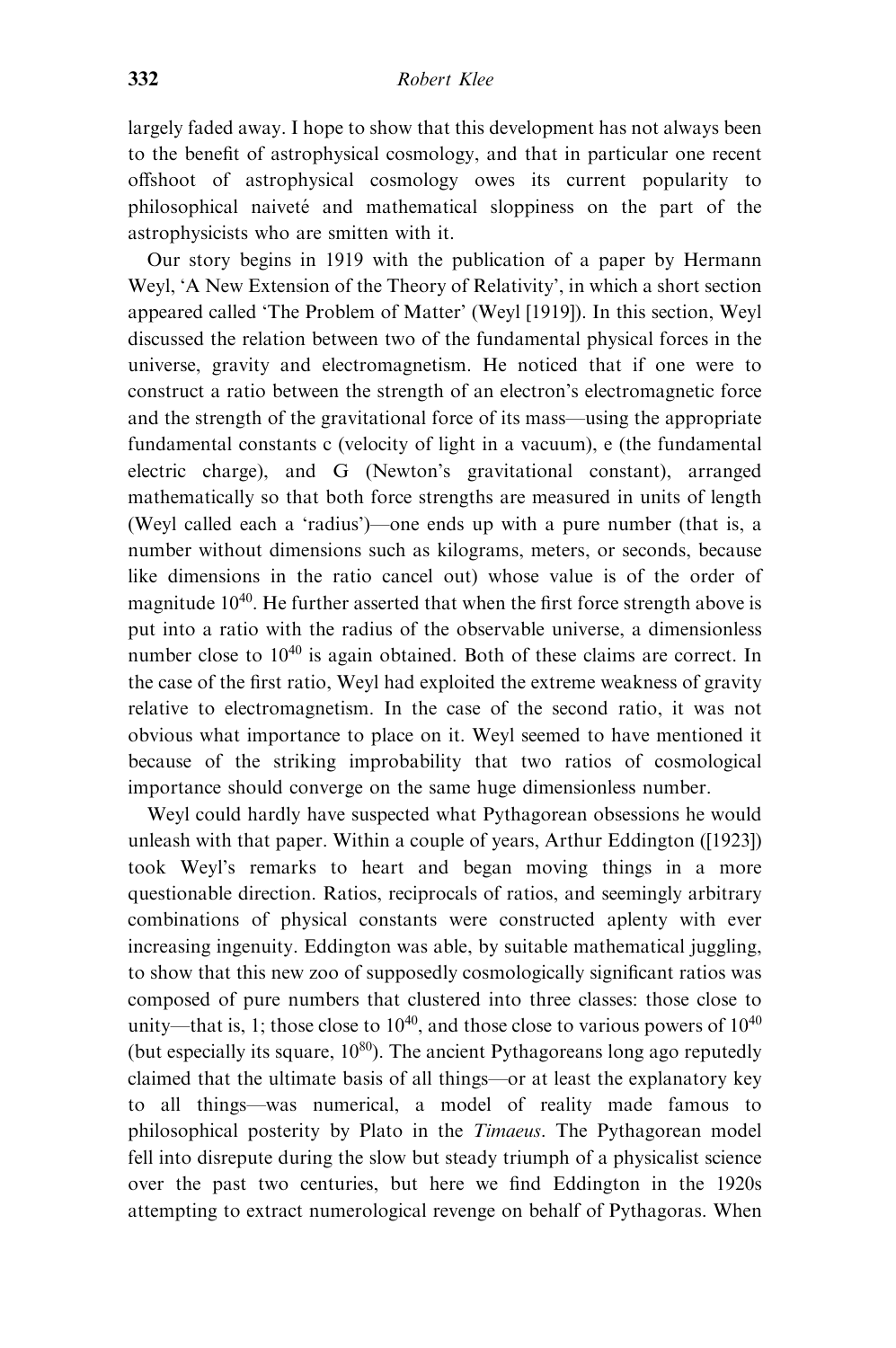this number fetish in Eddington's speculations became apparent to some of his professional peers, Hans Bethe, among others, openly spoofed it in a 'hoax' paper published in the journal Naturwissenschaften (Beck, Bethe, and Riezler [1931]).

Eddington expected that the pure numbers generated by the ratios should have spread out along the number line—not clustered as they did—and that therefore something important had to be going on cosmologically speaking. He tried to show that the key to the clustering was N, the number of material particles in the universe. Somehow N must factor into the other constants, and thereby into the ratios constructed from them, in such a way as to produce the clustering. This explanatory program was not in general successful. But even Weyl himself was slightly infected by Eddingtonian number crunching, publishing a paper in 1934 in which he expanded on his earlier brief treatment of the matter (Weyl [1934]). Shortly thereafter, Paul Dirac entered the picture, weighing in with a short letter to *Nature* on the topic in 1937, and then with a fuller treatment published in the Proceedings of the Royal Society for 1938 (Dirac [1937], [1938]). It is with Dirac that the central theme of this paper really begins.

Dirac's 1938 paper was titled 'A New Basis for Cosmology'. The new basis sought was one in which the clustering of these pure numbers was assumed to be nonaccidental, and for which an explanation of the clustering in cosmological terms was sought. Dirac's attempted explanation was more radical than Eddington's: Dirac abandoned the constancy of the fundamental constants. He argued that the clustering was due to the dependence of at least some of the fundamental constants on the cosmological epoch, on the time elapsed since the beginning of the expansion of the universe. This latter value obviously changes with time; hence, no matter at what epoch one performs the calculations, one would still get the same clustering. Dirac's theory has not in general found favor with most other astrophysicists and cosmologists. But in the course of the paper for the Royal Society in 1938, in the guise of a single sentence, Dirac gave birth to an argumentative device whose subsequent use by a determined clique of astrophysicists I will argue constitutes a 'sharp practice'—especially in the light of recent attempts to resuscitate the design argument in contemporary cosmology—in the sense of the term that comes from law: a practice that, while technically not illegal, is nevertheless shrewdly self-advantageous to the point of being seriously misleading.

#### 2 The birth of a sharp practice

If indeed the various dimensionless ratios constructed from combinations of the fundamental physical constants clustered *exactly* around 1,  $10^{40}$ , and the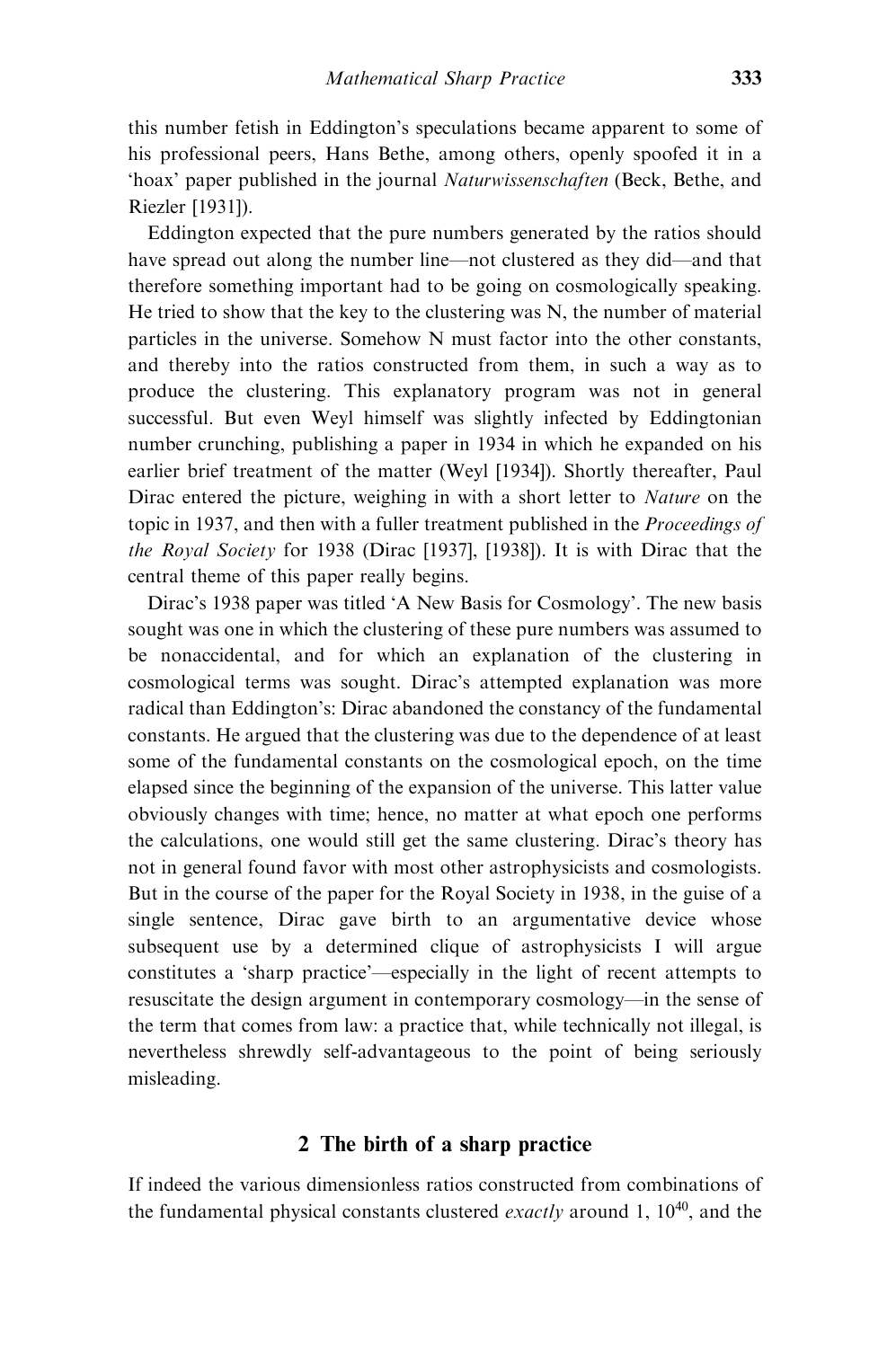latter's various powers and the reciprocal of each (i.e.  $10^{20}$ ,  $10^{60}$ ,  $10^{80}$ ,  $10^{-40}$ ), it would surely be something that called for a specific explanation, something that indicated a deeply buried rational order to the physical universe. But in fact the clustering is not exact. But what does 'exact' mean in this context? For example, the gravitational fine structure constant,  $\alpha_G$ , which is a measure of the strength of gravity that is frequently cited in the cosmological literature, is 5.90499  $\times 10^{-39}$ , not quite precisely  $10^{-40}$ , the reciprocal of  $10^{40}$ . How inexact ought we to count this imprecision for purposes of evaluating the clustering hypothesis? Dirac was perfectly aware of this level of imprecision to the clustering when he wrote his Royal Society paper in 1938. He needed a non-anthropocentric unit—Dirac called it 'atomic time' for measuring time, and he chose a unit fixed by certain fundamental constants of physics,

 $e^2/m_ec^3$ 

the electric charge squared divided by the mass of the electron times the speed of light cubed:  $9.39962 \times 10^{-24}$  seconds. At the time Dirac was writing (1938), Hubble's discovery of the expansion of the universe was less than a decade old, and astrophysicists did not have an accurate measure of the time elapsed since the beginning of the expansion, and so Dirac was under the mistaken presumption that the time elapsed, which he called the 'present epoch', was about 2 billion years (it is in fact between 12–18 billion years). In the nonanthropocentric unit of time Dirac had invented, 2 billion years is  $6.71006 \times 10^{39}$ . Curiously, owing to presumably less accurate values available at that time for the other fundamental constants used in the formula for his time unit. Dirac actually said it was  $7 \times 10^{38}$ . He then pointed out that this figure,  $7 \times 10^{38}$ , is 'of the same order of magnitude' as the ratio of the electric to the gravitational force between an electron and a proton,  $2.3 \times 10^{39}$ . This is followed by a seemingly innocent sentence that I argue counts as the birth of a sharp practice that has grown to prominence in certain quarters of astrophysical cosmology these days:

If we had used another atomic unit of time in which to express the present epoch, we should have obtained a value differing from the above one  $[7 \times 10^{38}]$  by at most a few powers of ten, which would not have affected the agreement with  $[2.3 \times 10^{39}]$  as to order of magnitude, when such large numbers as  $10^{39}$  are concerned. ([1938], p. 200)

Dirac then canvassed 6 different non-anthropocentric ('atomic') time units:

 $<sup>1</sup>$  Because precision is the issue, I will throughout this paper compute all numbers, where possible</sup> and relevant, to 5 figures after the decimal point. Values for all fundamental physical constants are taken from the 1998 recommendations of the Committee on Data for Science and Technology (CODATA), available at www.nist.gov/constants and in the Journal of Physical and Chemical Reference Data, 28, No. 6, 1999. For calculations, the author used Mathcad Plus 6.0 and Sigma Plot 2.0.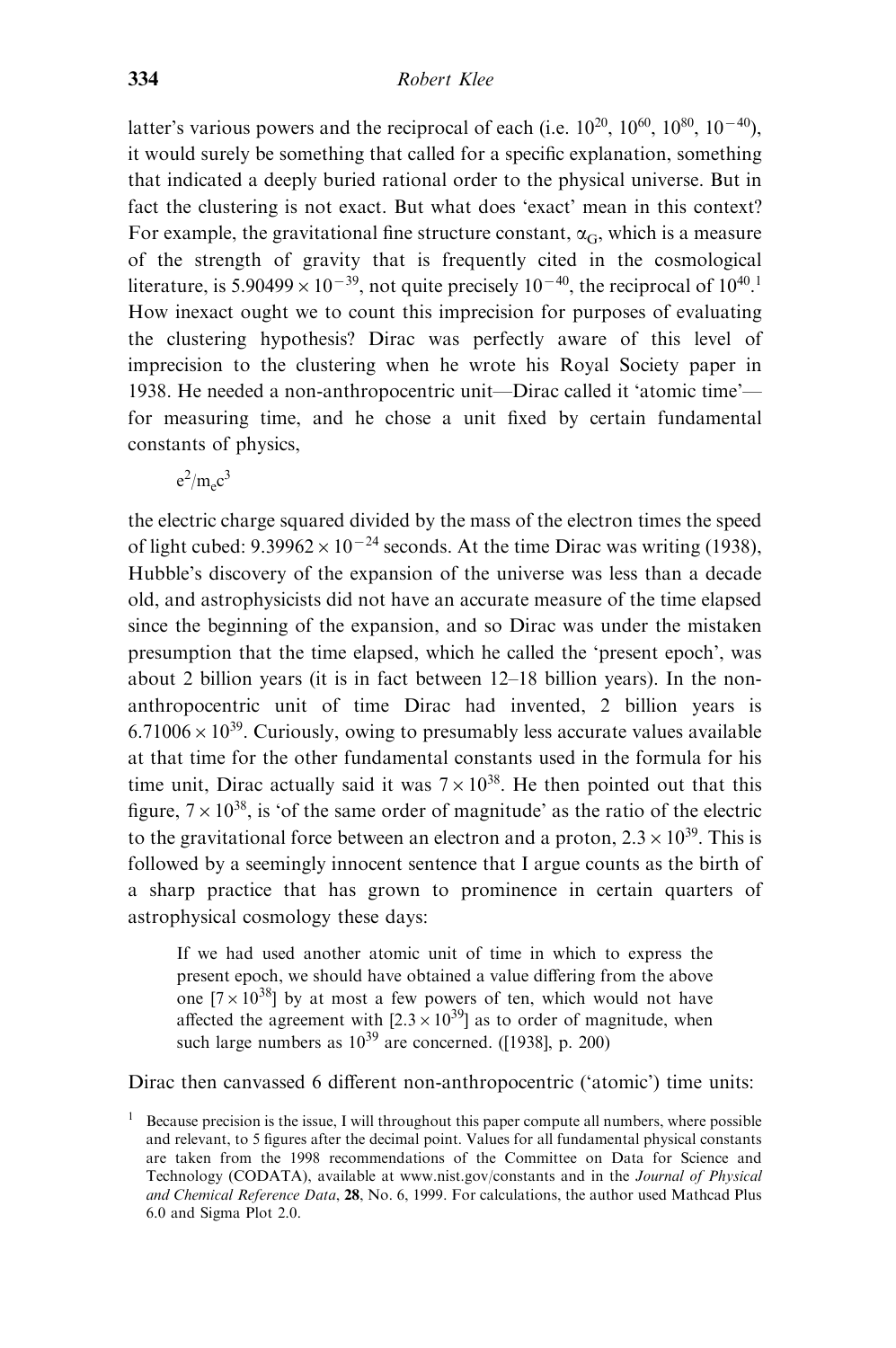$$
e^2/m_ec^3, e^2/m_pc^3, h/m_ec^2, h/m_pc^2, \hbar/m_ec^2, \hbar/m_pc^2
$$

where  $m_n$ , h, and  $\hbar$  are the mass of the proton, Planck's constant, and Planck's constant divided by  $2\pi$ , respectively. These 6 time units are, respectively, in the ratio

1, 0.00054, 861.02311, 0.46893, 137.03639, 0.07463<sup>2</sup>

But something is amiss here. Note that the units differ over a spread of 6 orders of magnitude, 6 powers of 10, 1 million. Yet in the next paragraph of his paper Dirac claimed that the use of any one of the 6 units would still render a value for the present epoch that is in 'close agreement' with the number  $2.3 \times 10^{39}$ . This claim is false unless 'close agreement' is taken to mean 'differs by at most a few powers of ten', and 'few' is taken to mean up to 6 powers of ten.<sup>3</sup> But that is stretching the original meaning of *order of* magnitude well beyond its proper bounds.

A little over two decades after Dirac's Royal Society paper, Robert Dicke ([1961]) published a short note in Nature—a paper heavily cited by later cosmologists interested in design arguments—in which he subtly refined the sharpness of Dirac's sharp practice. He did so by suggesting that when two like-dimensioned numbers are of the same order of magnitude in Dirac's loose sense (i.e. within a few powers of ten of each other), then the dimensionless ratio of the two numbers can be said to be of the order of unity, that is, 1, the zero power of every number:

Dirac noted that most physical and astrophysical dimensionless constants are of the order of magnitude of integral powers (positive and negative) of the number  $10^{40}$ , where such numbers as  $m_p/m_e \sim 1800$ and  $\hbar c/e^2 \sim 137$  are said to be of the order of unity, the zero power of  $10^{40}$ . ([1961], p. 440)

Dicke cited this practice with apparent approval and went on to apply it within his letter. Yet the proton/electron mass ratio, which is in fact 1,836, not 1,800, is 3 orders of magnitude larger than unity—indeed, 1,836 times unity. What sort of cosmological cavalierness could lead a brilliant and outstanding physicist like Dicke to accept so nonchalantly the idea that 1,836 is pretty much the same as 1? Dicke was sympathetic to Dirac's notion that some of the fundamental constants change with cosmic epoch because he and Carl Brans were at that time working on a theory of gravitation in which G,

<sup>&</sup>lt;sup>2</sup> The ratio Dirac gives in his paper is slightly off given the usual conventions for rounding fractions: 1, 0.0005, 850, 0.46, 137, 0.074.

<sup>&</sup>lt;sup>3</sup> Using the inaccurate present epoch figure which Dirac gives of 2 billion years, the 6 different units give the present epoch as:  $6.71006 \times 10^{39}$ ,  $1.23207 \times 10^{43}$ ,  $7.79312 \times 10^{36}$ ,  $1.43093 \times 10^{40}$ ,  $4.89655 \times 10^{37}$ ,  $8.99083 \times 10^{40}$ , an interval running from 5,356 times the 2.3  $\times$  10<sup>39</sup> target figure to 295 times less than the target figure.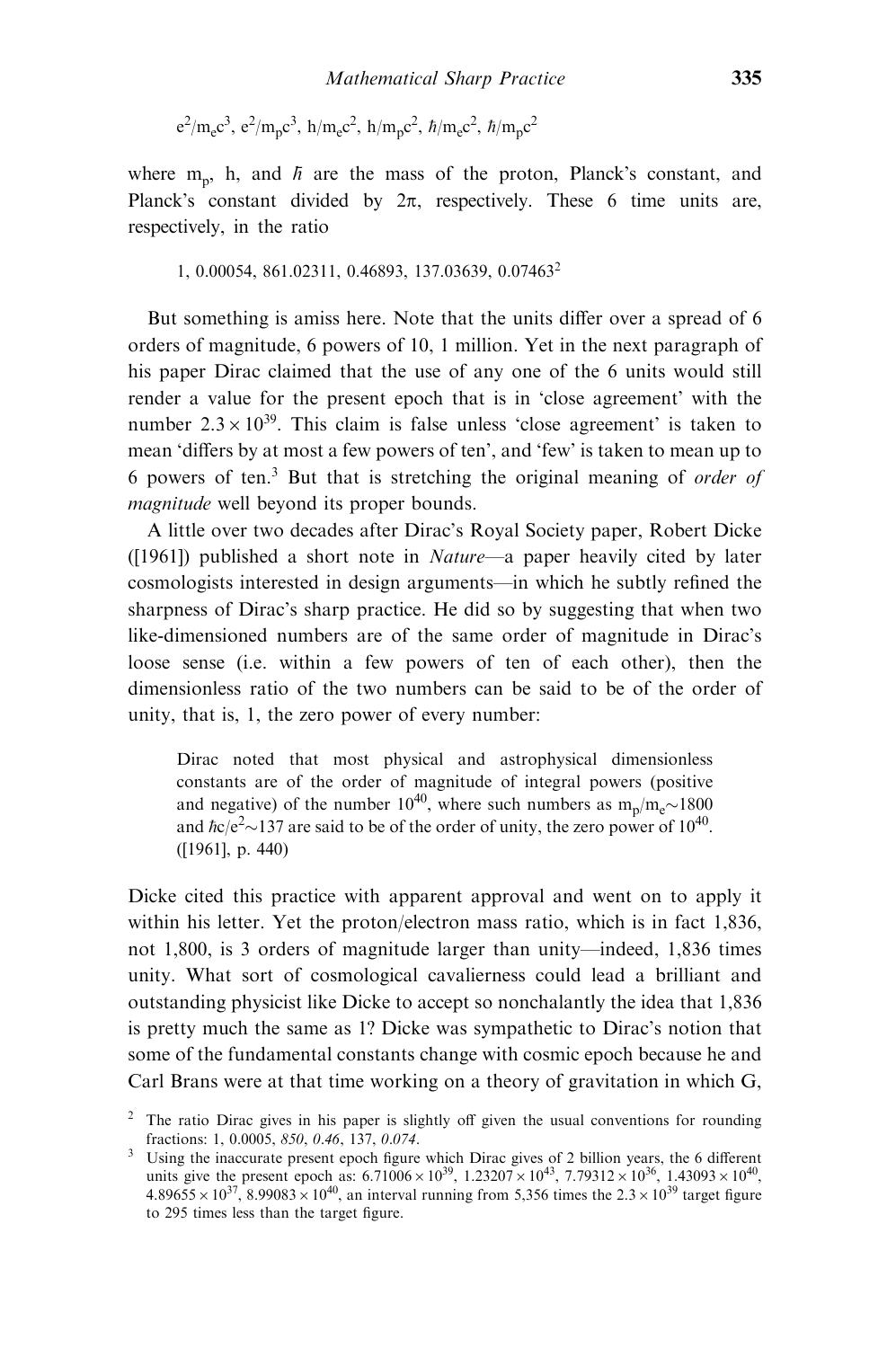the gravitational constant, altered with the epoch, so perhaps he was willing to overlook the looseness in saying that 1,836 is pretty much the same as 1.

In the letter Dicke noted that some of the values of the fundamental constants and the ratios constructed from combinations of them are constrained by the requirement that the universe be sufficiently old to have allowed the evolution of human observers. Some possible values can be ruled out because those values would be inconsistent with the occurrence of supernovae that seed the universe with elements heavier than hydrogen; for the human organism contains a host of elements heavier than hydrogen, and those elements had to be dispersed throughout spacetime by previous supernova explosions where they became incorporated into protoplanetary clouds that eventually contracted into planets like the earth. Or alternatively, some possible values are ruled out because they would be inconsistent with the existence of hydrogen-burning stars that are hydrostatically stable for at least a few billion years, on the assumption that it takes a few billion years minimally for intelligent observers to evolve on a planetary surface supplied with energy from such a stable star. This line of reasoning struck a chord deep within the cosmological community in the sense that many cosmologists began to take seriously the idea that the values of the fundamental constants (and their various combinations into ratios) are highly constrained by the contingent existence of human observers. In 1974 Brandon Carter coined the term 'anthropic principle' to give a name to this sort of constraint and make it into an officially recognized methodological axiom in astrophysical cosmology (Carter [1974]). Carter also allied himself with the sharp practice we have been concerned about when, in reference to a 'large number coincidence' that Hermann Bondi had written about, he wrote:

The first 'large number coincidence' on Bondi's list consists of the observation that although stars come with widely varying sizes and colours—from red giants to white dwarfs (and more recently neutron stars)—they always have a mass M equal in order of magnitude (i.e. within one or two powers of ten) to the inverse of the gravitational coupling constant  $[\ldots]_10^{40}$ . ([1974], p. 292)

The quote from Carter, referencing Bondi, itself contains a prime example of the sharp practice I have identified. The mass of our sun is  $1.989 \times 10^{33}$  grams, and the inverse (reciprocal) of  $\alpha_G$ , the gravitational coupling/fine structure constant, is  $1.69348 \times 10^{38}$ . The latter number is 85,142 times larger than the former number—that is 4.93 orders of magnitude—yet the two numbers are said matter-of-factly to be of the same order of magnitude. First Weyl, then Eddington and Dirac, then Dicke, Bondi, and Carter. Since Carter in 1974, unfortunately, the practice has settled even more comfortably into the established methods of some astrophysicists.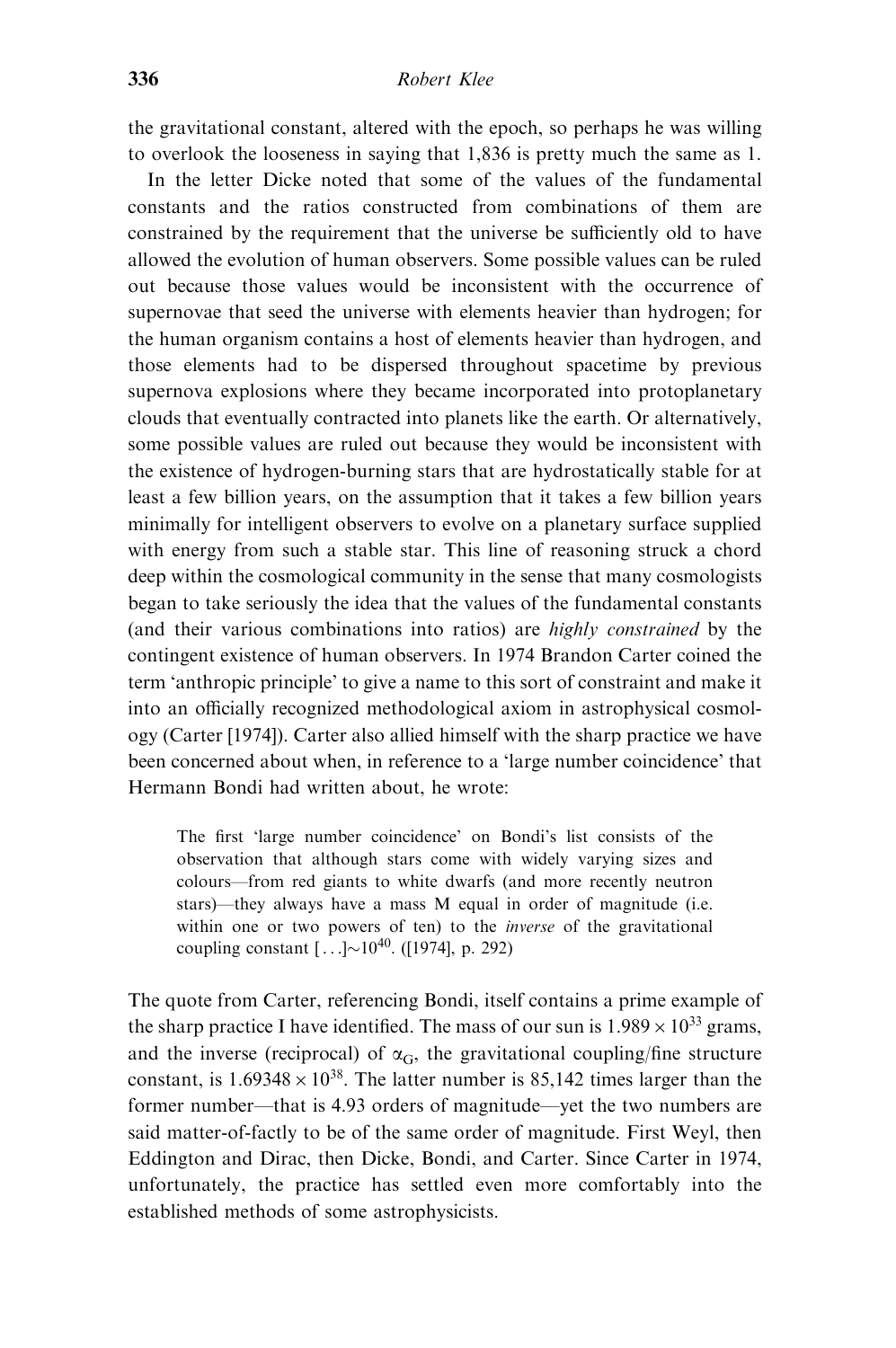## 3 High tide for the anthropic principle

In 1979 Bernard Carr and Martin Rees published a review paper in Nature titled 'The Anthropic Principle and the Structure of the Physical World' that catapulted the anthropic principle out of the murky backwaters of astrophysical cosmology and into the spotlight (Carr and Rees [1979]). The paper is technical and certainly very striking to read. The majority of presentday authors who write on the anthropic principle trace back many of the technical assertions and examples that they use directly to this paper, which is accordingly very heavily cited. It was followed a year later by a similar paper in Russian by the Soviet cosmologist I. L. Rozental ([1980]), also heavily cited ever since its publication, titled 'Physical Laws and the Numerical Values of Fundamental Constants'. Two years later, Paul Davies' The Accidental Universe appeared, a readable effort by a mathematical physicist to make the topic more accessible to educated persons in other fields of endeavor (Davies [1982]). A collection of papers appeared a year after that in the *Philosophical* Transactions of the Royal Society, London, Series A. These papers rehashed many of the same mathematical points pioneers like Dirac and Dicke had mentioned, only in greater detail; but they also raised new points by extending the anthropic principle deeper into the biological sphere (Press and Lightman [1983]). The productive results of all this energy invested in uncovering the quantitative deep structure of the universe needed to be brought together in a canonical form. That form arrived in 1986 with the publication of John Barrow and Frank Tipler's The Anthropic Cosmological Principle (Barrow and Tipler [1986]). This magnum opus was over 700 pages, and it was not for the faint of mathematical or scientific heart. It was a comprehensive work, ambitiously conceived, and distinguished by a 95-page chapter on the history and structure of design arguments (with 246 footnotes), which was followed by a 95-page chapter on the history and structure of teleological explanations in science (with 343 footnotes). We get philosopher-mystics like Teilhard de Chardin, Henri Bergson, and Samuel Alexander between the same two book covers as no-nonsense geniuses like Einstein, von Neumann, and Hawking—all of them cited for the purpose of supporting a slickly-packaged argument for intelligent design of the universe. A more thorough design argument based on scientific evidence has never been constructed—the book was and remains the Bible of design arguments, so to speak—yet the foreword was by none other than John Wheeler, as sure a sign of the book's scientific legitimacy as anything. The penultimate chapter presented a thorough, if partisan, analysis of the arguments and evidence regarding the probability of extraterrestrial intelligent life, and it came to the conclusion—against the popular view these days—that we humans are almost assuredly the lone intelligent species in the universe. This conclusion was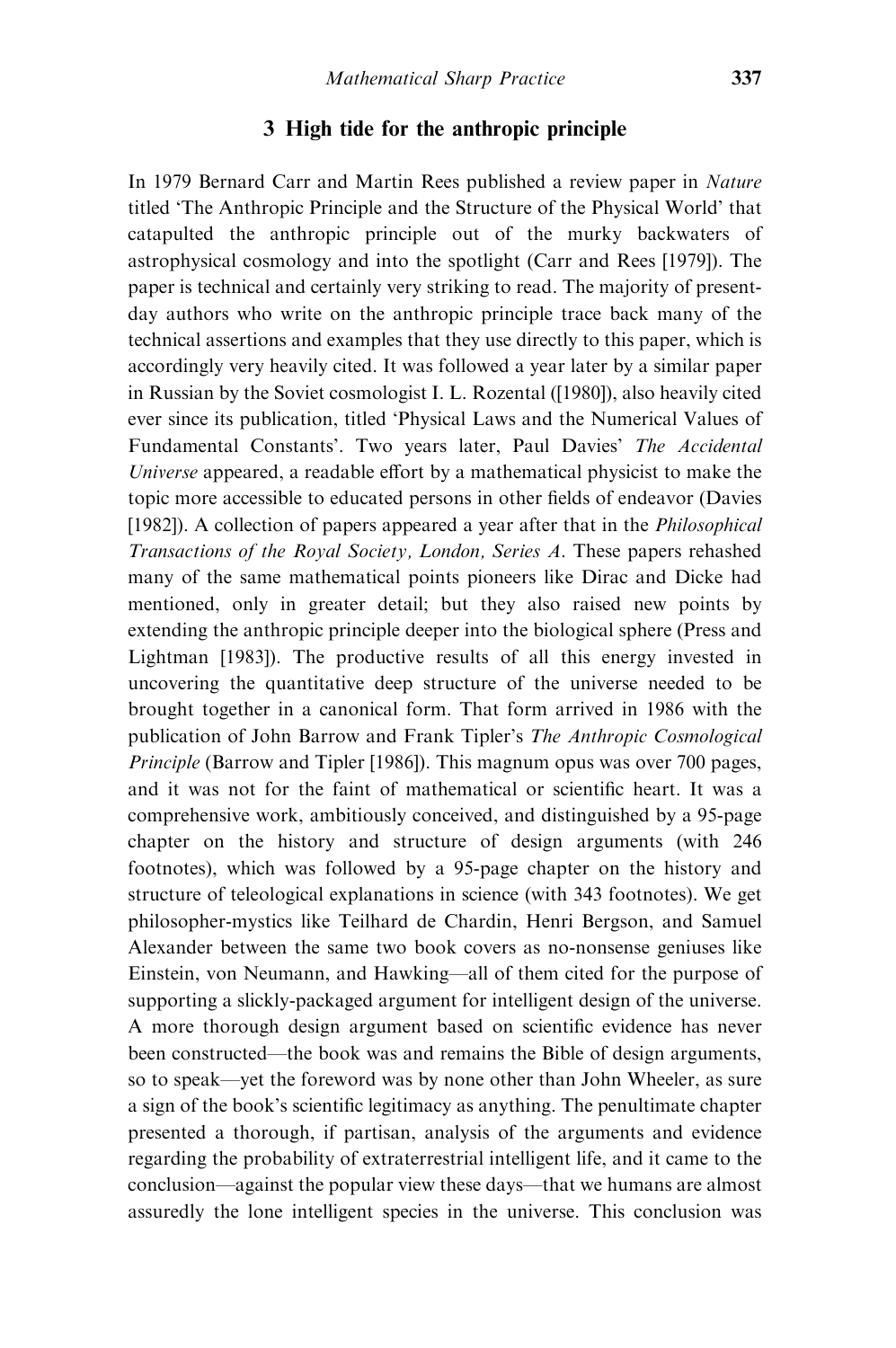embraced by the authors a little too painlessly for the reader not to be suspicious that mathematical astrophysics was somehow being co-opted to serve the purposes of an ulterior theological agenda. That ulterior theological agenda came out into the open in 1989 with the publication of John Leslie's Universes, in which Leslie, a philosopher, helped himself to the accumulated mathematical supermarket of astounding ratios, narrow intervals, and other improbable 'coincidences' presented in books like Barrow and Tipler's in order to construct an elaborate design argument.<sup>4</sup> Leslie's book ([1989]) was ingeniously argued, containing a wealth of creative thought experiments that would stump and frustrate the most intransigent of atheists, but it was in the end still based on the same co-optation of mathematical physics for an ulterior end. The details of how that co-optation works involve the sharp practice I have identified, and to the details we now turn.

#### 4 How not to do things with numbers

I begin with Carr and Rees ([1979]). This is a foundational document in the area, and if the sharp practice infests this paper, then we have uncovered it right where it could have been expected to have a most harmful influence. Carr and Rees constructed a graph, one of whose purposes was to illustrate their claim that the order of magnitude of masses and lengths for every level of physical structure in the universe is fixed by the values of just 4 fundamental constants, the main two being  $\alpha$  and  $\alpha$ <sub>G</sub>, which measure the force of electromagnetism and the force of gravity, respectively. It is instructive to consider what they saw themselves as doing, so I quote the opening sentences of their paper:

The structure of the physical world is manifested on many different scales, ranging from the Universe on the largest scale, down through galaxies, stars and planets, to living creatures, cells and atoms. Only objects such as quarks and leptons may be devoid of further substructure. Each level of structure requires for its description a different branch of physical theory, so it is not always appreciated how intimately they are related. We will show here that most natural scales are determined (to an order of magnitude) by just a few physical constants. In particular, the mass scale and length scale (in units of the proton mass  $m_p$  and the Bohr radius  $\alpha_0$ ) of all structures down to the atom can be expressed in terms of the electromagnetic fine structure constant,  $\alpha$  =  $e^2/\hbar c$ , the gravitational fine structure constant,  $\alpha_G = Gm_p^2/\hbar c$  and the electron-to-proton mass ratio,  $m_e/m_p$ . The quantity  $m_e/m_p$  is related to  $\alpha$ due to a coincidence in nuclear physics [i.e.  $m_e/m_p \sim 10\alpha^2$ ]. ([1979], p. 605)

It must be noted that Leslie quite explicitly holds that the deity evidenced by the alleged fine tuning of the physical structure of the universe is not the traditional deity of the major world religions, but more like the Neoplatonic  $One:$  a nonpersonal, supremely rational, purely mathematical intelligence.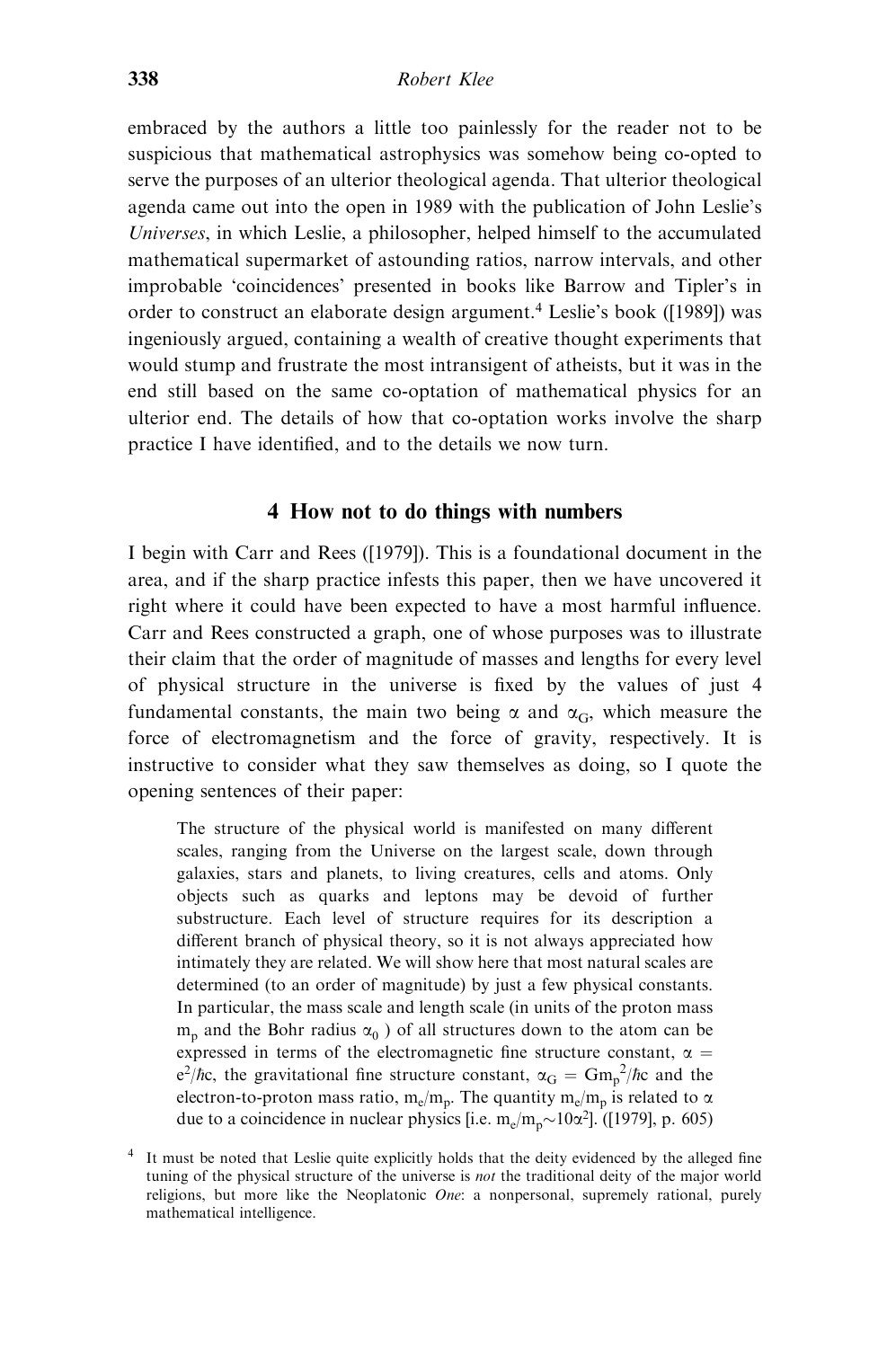This claim if true is surely striking: all masses and lengths, in nonanthropocentric units of the proton mass and the Bohr radius, for every kind of stable material system in the universe, are 'determined' to an order of magnitude by combinations of just four fundamental physical constants. If suitably disposed to do so, one might argue that this represents an effective means by which an intelligent deity could have designed a universe such as ours. The deity would not need to fashion material systems piecemeal, one kind at a time—instead, adjust the four constants in question, place them in the same causal nexus with the remaining laws of physical nature, and simply let events unfold of their own accord. To be sure, Carr and Rees themselves had no apparent ulterior agenda—theistic or otherwise—when they wrote their paper, and the chief motivating factor appears to have been curiosity and the search for mathematical order. But that has not stopped other astrophysicists from exploiting the same methodology Carr and Rees pioneered to further explicitly theistic agendas to which those other astrophysicists are seemingly committed.

But we should note that the mass and length scales for stable systems in the universe are not precisely determined by the four constants in question. In the table, I evaluate Carr and Rees' claim about mass and length scales quantitatively. The first column is the scale, the second column is the formula Carr and Rees provide for that scale, the third column is the precise value the formula in column two gives, the fourth column is the actual value (in some cases an average within a range of actual values), and the last column gives the accuracy of the match between Carr and Rees' formula from column two and the actual value from column three, expressed as the ratio of the former to the latter. In the case of planetary scales, I take an average of a terrestrial planet and a gas giant planet. I use 'kg' and 'm' to indicate kilograms and meters, respectively.

Carr and Rees note that some of these scales also depend on  $m_e/m_p$ , but that one may eliminate that ratio through the order of magnitude equivalence  $m_e/m_p \sim 10\alpha^2$ —thereby simplifying the formulae further (indeed,  $m_e/m_p$  and  $10\alpha^2$  are of the same order of magnitude, 0.000545 and 0.000533, respectively). How impressive are the precision levels indicated? The mean of all the accuracies is 19.23328, over 1 order of magnitude to the high side. The standard deviation is 50.24032, and the standard error is 8.0516. The minimum and maximum imprecisions are, respectively, 0.02056 and 192.92185 (384.63676 for the terrestrial planetary mass), an interval spanning 9,383 (18,708 using the terrestrial planetary mass). Only 8 of the 14 cases fall inside 1 order of magnitude higher or lower than exact precision, 1.0 (and one of those cases is fixed at 1 by fiat—the proton mass is one of the 4 chosen constants). Hence, a little less than half of the cases (42.8%) are more than 1 order of magnitude off from exact precision. These statistical facts reveal the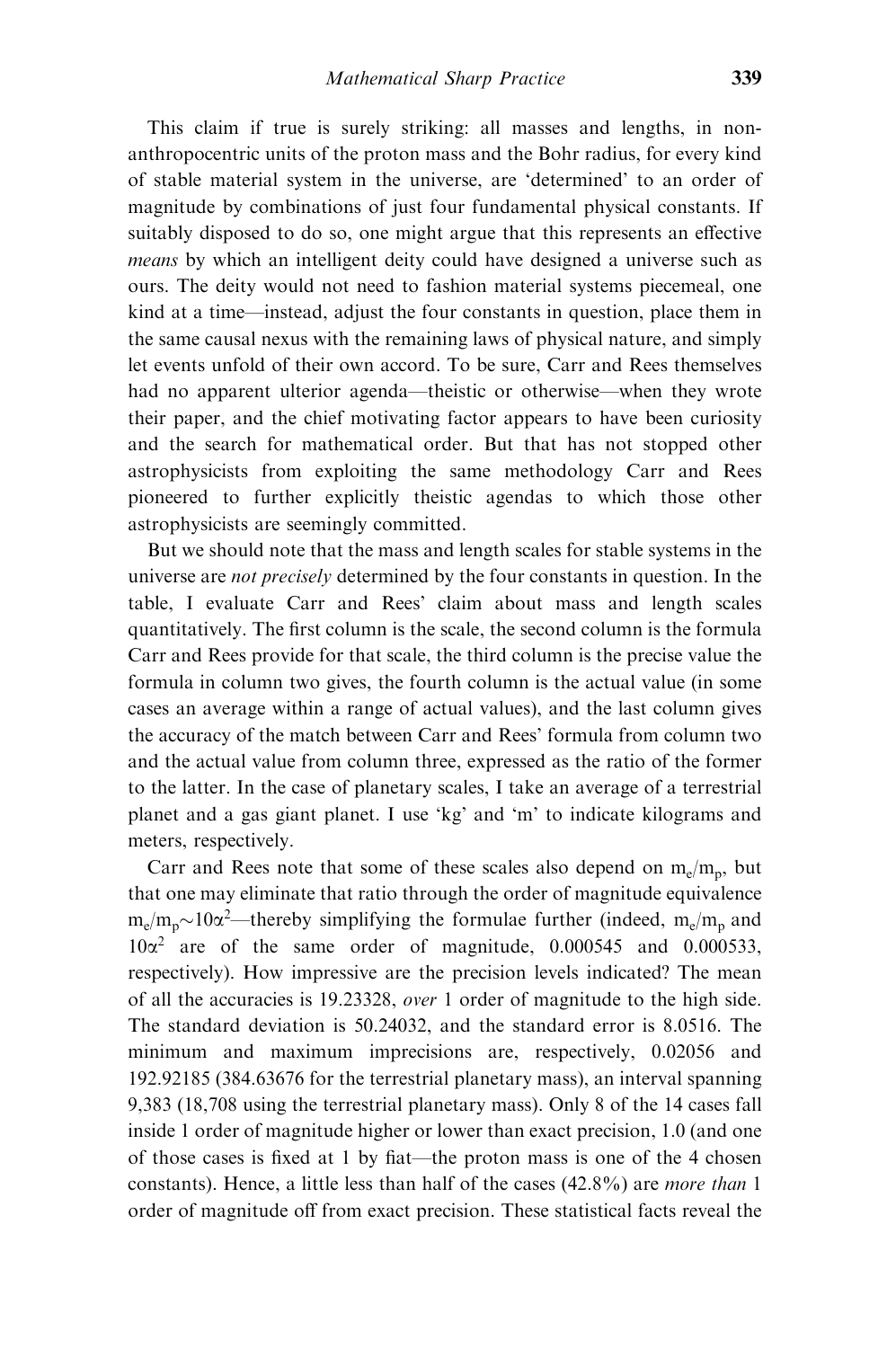| <b>Scale</b>                                            | Formula                                | Value                              | <b>Actual Value</b>                                                          | Accuracy                                                        |
|---------------------------------------------------------|----------------------------------------|------------------------------------|------------------------------------------------------------------------------|-----------------------------------------------------------------|
| Planck mass                                             | $\alpha_G^{-1/2}m_p$                   | $2.17665 \times 10^{-8}$ kg        | 2.1767<br>$\times 10^{-8}$ kg                                                | 0.99998                                                         |
| Planck length $\alpha^3 \alpha_G^{1/2} \alpha_0$        |                                        | $1.58018 \times 10^{-36}$ m        | 1.61605<br>$\times$ 10 <sup>-35</sup> m                                      | 0.09778                                                         |
| proton mass                                             | None                                   | $1.67262 \times 10^{-27}$ kg       | 1.67262<br>$\times 10^{-27}$ kg                                              | 1.0 by fiat                                                     |
| proton length                                           | $\alpha^3\alpha_0$                     | $2.05635 \times 10^{-17}$ m        | 1 fermi $=$<br>$10^{-15}$ m                                                  | 0.02056                                                         |
| human mass $\alpha^{3/4}\alpha_{\rm G}^{-3/4}m_{\rm p}$ |                                        | $1.96045 \text{ kg} =$<br>4.3 lb   | $150 lb =$<br>68.03886 kg                                                    | 0.02881                                                         |
| human length $(\alpha/\alpha_G)^{1/4}\alpha_0$          |                                        | $0.05579$ m =<br>2.1964 in         | 5.5 ft $=$<br>1.6764 m                                                       | 0.03328                                                         |
| planetary<br>mass                                       | $\alpha^{3/2} \alpha^{-3/2} m_{\rm p}$ | $2.29782 \times 10^{27}$ kg        | Earth:<br>$5.974 \times 10^{24}$ kg<br>Jupiter:<br>$1.899 \times 10^{27}$ kg | Earth:<br>384.63676<br>Jupiter:<br>1.21002<br>ave:<br>192.92185 |
| planetary<br>length                                     | $(\alpha/\alpha_G)^{1/2}\alpha_0$      | 5.88266 $\times$ 10 <sup>7</sup> m | Earth:<br>$6.378 \times 10^6$ m<br>Jupiter:<br>$7.1369 \times 10^7$ m        | Earth:<br>9.22336<br>Jupiter:<br>0.82426<br>ave: 5.02381        |
| stellar mass                                            | $\alpha_{\rm G}^{-3/2} m_{\rm n}$      | $3.68611 \times 10^{30}$ kg        | solar mass:<br>$1.989 \times 10^{30}$ kg                                     | 1.85325                                                         |
| stellar length                                          | $\alpha_{\rm G}^{-1/2}\alpha_0$        | $6.88639 \times 10^8$ m            | solar radius:<br>$6.9599 \times 10^8$ m                                      | 0.98944                                                         |
| galactic mass $(m_p/m_e)^{1/2}\alpha^5$                 | $\alpha_G^2 m_p$                       | $4.25343 \times 10^{40}$ kg        | Milky Way mass:<br>$10^{41}$ kg                                              | 0.42534                                                         |
| galactic<br>length                                      | $(\alpha^3/\alpha_G) \alpha_0$         | $3.48239 \times 10^{21}$ m         | Milky Way<br>diameter:<br>$6.1714 \times 10^{19}$ m                          | 56.42788                                                        |
| Hubble mass $\alpha^{-2}\alpha_G^{-2}m_p$               |                                        | $9.008 \times 10^{53}$ kg          | $10^{53}$ kg (Davies<br>1982)                                                | 9.008                                                           |
| Hubble length $(\alpha/\alpha_G)$ $\alpha_0$            |                                        | $6.53954 \times 10^{25}$ m         | $1.5 \times 10^{26}$ m                                                       | 0.43597                                                         |
|                                                         |                                        |                                    |                                                                              |                                                                 |

| anie |  |
|------|--|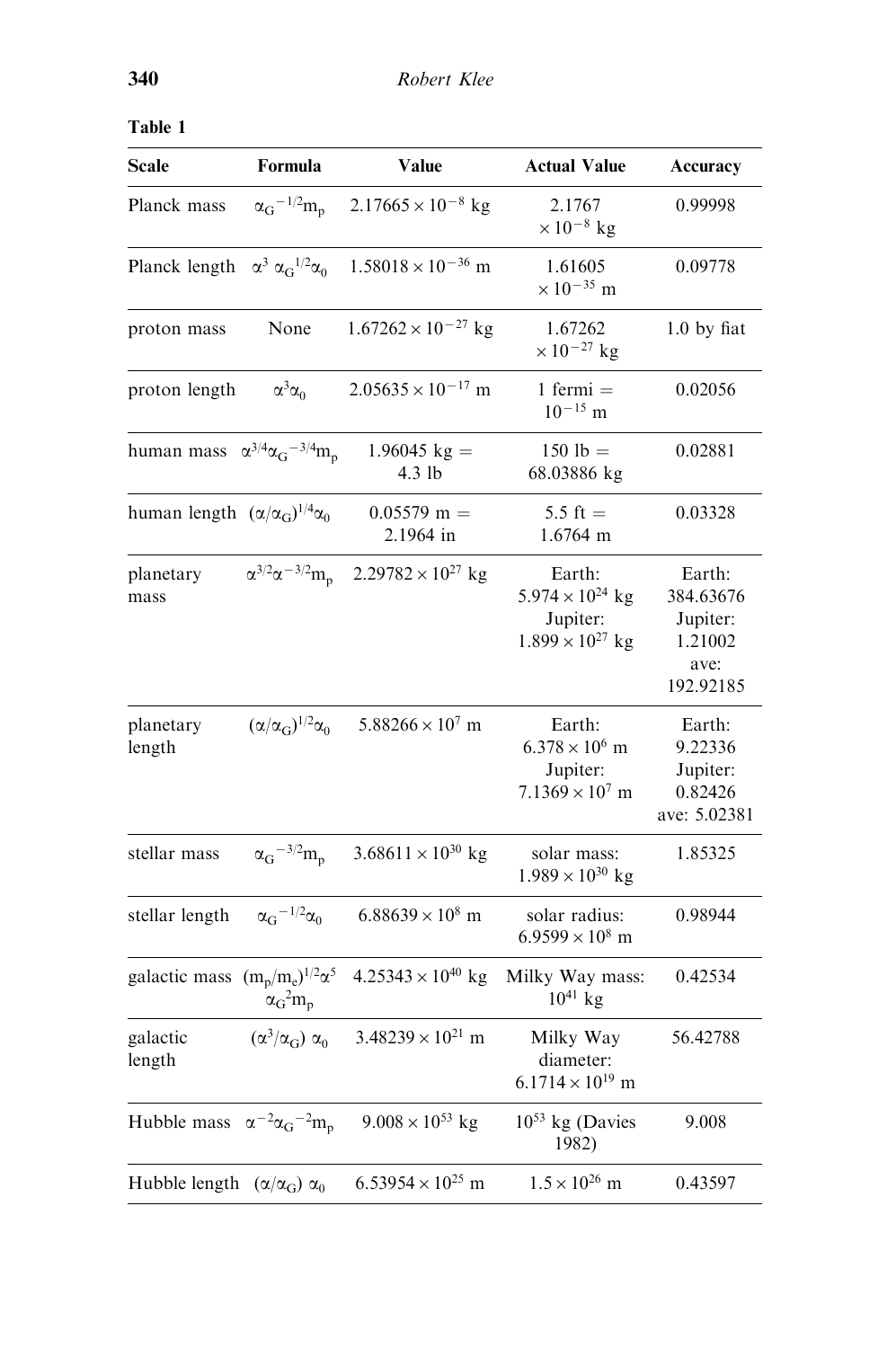exaggerated nature of the claim that the formulae Carr and Rees devise determine 'to an order of magnitude' the mass and length scales of every kind of stable material system in the universe.

The exaggeration is even better elicited by a further example. Carr and Rees claim that the value of G falls within a narrow interval which allows for the existence of long-lived hydrogen-burning stars that are stable to heat convection—obviously a necessary condition for the evolution of living organisms on planets orbiting such stars ([1979], p. 611). Stable hydrogenburning stars fall within a fairly narrow mass range centered on a specific mass, call it  $M_{\text{con}}$ , that serves as the dividing line between giant blue-white stars which release heat by radiation (masses greater than  $M_{\text{con}}$ ) and smaller yellow-red stars which release heat by convection (masses less than  $M_{\text{con}}$ ). The formation of planetary systems is thought to be associated with smaller convective stars like our sun because such stars have less angular momentum than the giant radiative stars.<sup>5</sup> This key dividing mass is very close to 1.4 solar masses. Carr and Rees argue that  $M_{\text{con}}$  is very close to 1.4 solar masses 'only because  $\alpha_{\rm G} \sim \alpha^{20}$  ([1979], p. 611). But this alleged fine tuning is in reality a sham, for  $\alpha_G$  is 5.90499 × 10<sup>-39</sup>, whereas the 20th power of  $\alpha$  is  $1.8336 \times 10^{-43}$ , over 4 orders of magnitude smaller than  $\alpha$ <sub>G</sub>. And if the electron mass m<sub>e</sub> is used to calculate  $\alpha$ <sup>G</sup> instead of the more standardly used proton mass, the match to the 20th power of  $\alpha$  is still over 2 orders off:  $\alpha_{Gme}$  =  $1.75147\times10^{-45}$ .

But matters are even less auspicious when we look at Paul Davies' attempts to flabbergast us with the finely tuned numbers. Davies claims that  $\alpha_G$  is of the order of magnitude of the 4th power of the weak force fine structure constant  $\alpha_w$  (Davies [1982], p. 80).<sup>6</sup> This claim isn't remotely close to being accurate:  $\alpha_w$  is 3.03325 × 10<sup>-12</sup>, the 4th power of which is 8.46511 × 10<sup>-47</sup>, 7 orders of magnitude smaller than  $\alpha_G = 5.90499 \times 10^{-39}$ . Here Davies may be a victim of mathematical cavalierness. It is customary to use the proton mass when calculating  $\alpha_G$ , and Davies himself uses it on page 39 in one of his main tables in which the formula for  $\alpha_G$  is given. Using the proton mass yields the standard  $10^{-39}$  order of magnitude value; but if one were to use the electron mass instead (after all, electrons are ordinary matter, and being substructureless they might be held to have a better claim to fundamental status than protons, which are composed of quarks), one would get a value for  $\alpha_G$  of  $1.75147 \times 10^{-45}$ , a factor of 20 larger than the 4th power of  $\alpha_w$ . Perhaps that is what Davies meant, but nothing in the text suggests that the reader was

<sup>&</sup>lt;sup>5</sup> Current theory associates the formation of planets with stars that have low angular momentum on the hypothesis that the angular momentum is low in such stars because some of the rotational energy is redistributed among planets surrounding such stars.

<sup>&</sup>lt;sup>6</sup> The formula Davies uses for calculating the weak force fine structure constant  $\alpha_w$  is  $g_w m_e^2 c / h^3$ , where  $g_w$  is the weak force constant, whose value Davies gives as  $1.43 \times 10^{-62}$  joules per cubic meter.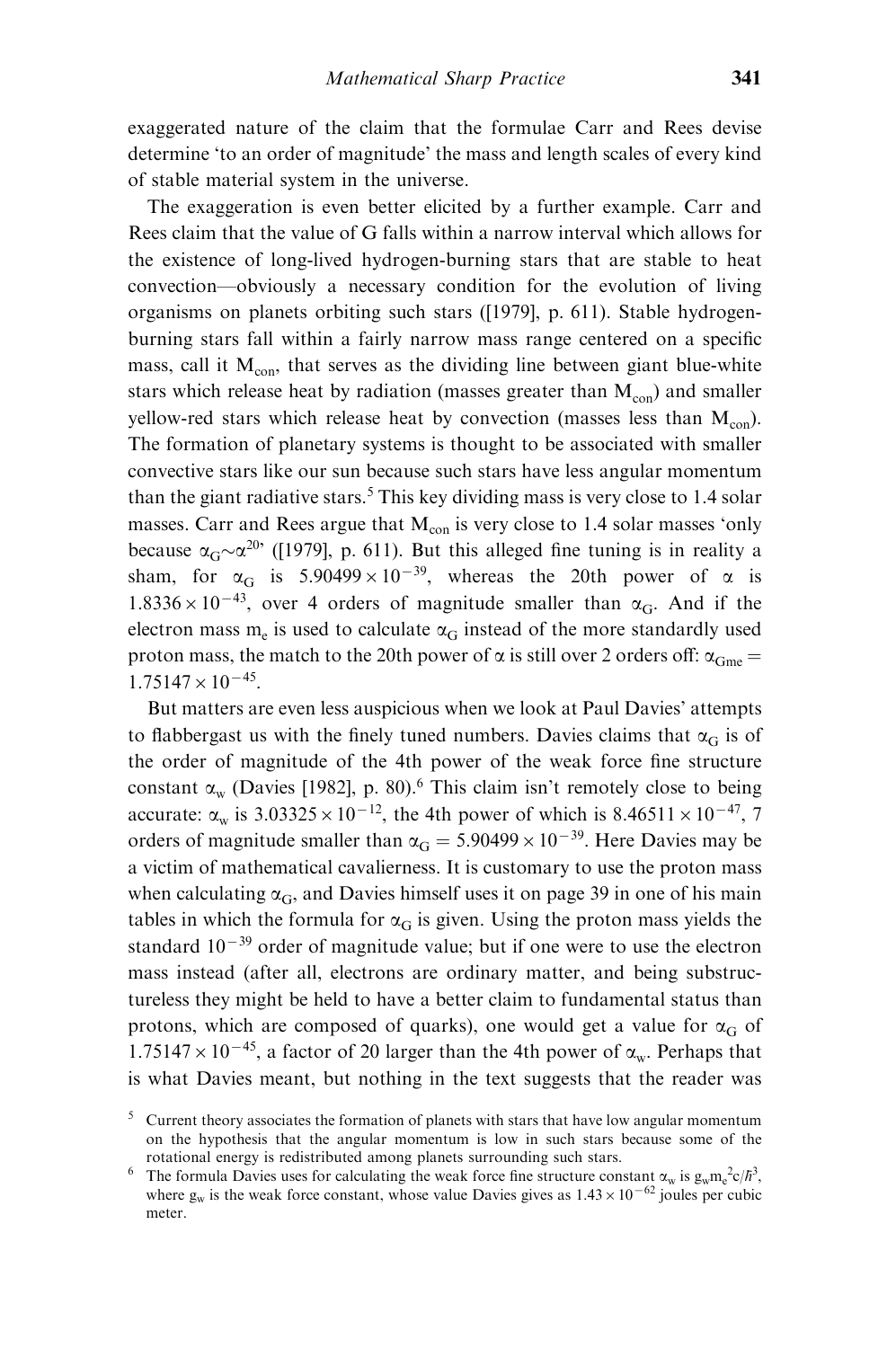supposed to switch the electron mass for the proton mass in the formula for  $\alpha_{\rm G}$ .

To take another example of slippery number crunching, Davies claims that  $10^{15}-10^{16}$  times the proton mass is of the same order as the Planck mass ([1982], pp. 80–1). But the Planck mass,  $2.1767 \times 10^{-8}$  kilograms, is over 3 orders of magnitude larger than  $10^{16}$  times the proton mass,  $1.67262 \times 10^{-11}$ kilograms—1,301 times larger, to be specific. This claim arises in the context of a discussion of our old friend  $10^{40}$  and the decay of the proton. Under some versions of Grand Unified Theory, protons are not immortal but decay after an astronomically long time, now thought to be about  $10^{31}$  years, which is of order  $10^{38}$  seconds. The proton decay time depends on the mass of the superheavy mediating particle that serves to unify the strong force and the electroweak force, and it is this mass that Davies claims is  $10^{15}$ – $10^{16}$  times the proton mass and of the same order as the Planck mass. The Planck mass enters the picture because it is the key mass in any future theory of quantum gravity, being the mass for which  $\alpha_G$  has the exact value of 1, as well as being the mass of the smallest physically possible black hole. Quantum gravity would be the ultimate theory, the one that unifies the GUT force and gravity into a single force. Davies is anticipating deeper and deeper rational structure; the numbers must 'line up' non-randomly, all coincidences must be shown in the end not to be really coincidental. Physicists often write about their love of beauty, about how much finding symmetries and other aesthetically pleasing features buried deep in the mathematics delights and motivates them. Granted such findings would be delightful, we should still insist on two guiding principles: (i) the beautiful, neat, precise model isn't necessarily the true model, and (ii) don't fudge the numbers in pursuit of mathematical beauty.

In the present case, however, the fudging is insidious. One favorite claim of anthropic principle enthusiasts is that the total number of charged particles in the universe, N, was 'chosen' so that the density of matter in the universe would be close to the critical density, the minimum density needed to ensure that the expansion of the universe ceases at some point in the future. This alleged happy balancing would result in an expansion from the initial event that was neither too slow nor too fast—it was just right to allow for the physicochemical conditions conducive to the evolution of intelligent beings. Davies counts himself an advocate of this claim, and he argues that fine tuning N so that the energy density of matter in the universe  $\rho_n$  is close to the critical energy density requires that the following formula be of order unity:  $\rho_u$ Gt<sub>H</sub><sup>2</sup>/c<sup>2</sup> (Davies [1982], pp. 82–8).<sup>7</sup> What is puzzling about this is Davies'

 $\frac{7}{10}$  The total number of charged particles N factors in because the energy density of the universe is given by  $\text{Nm}_{\text{p}}c^2/(\text{ct}_{\text{H}})^3$ , where  $t_{\text{H}}$  is the Hubble time, the reciprocal of the Hubble parameter H. H is the expansion rate of the universe per unit distance from the earth, a number that is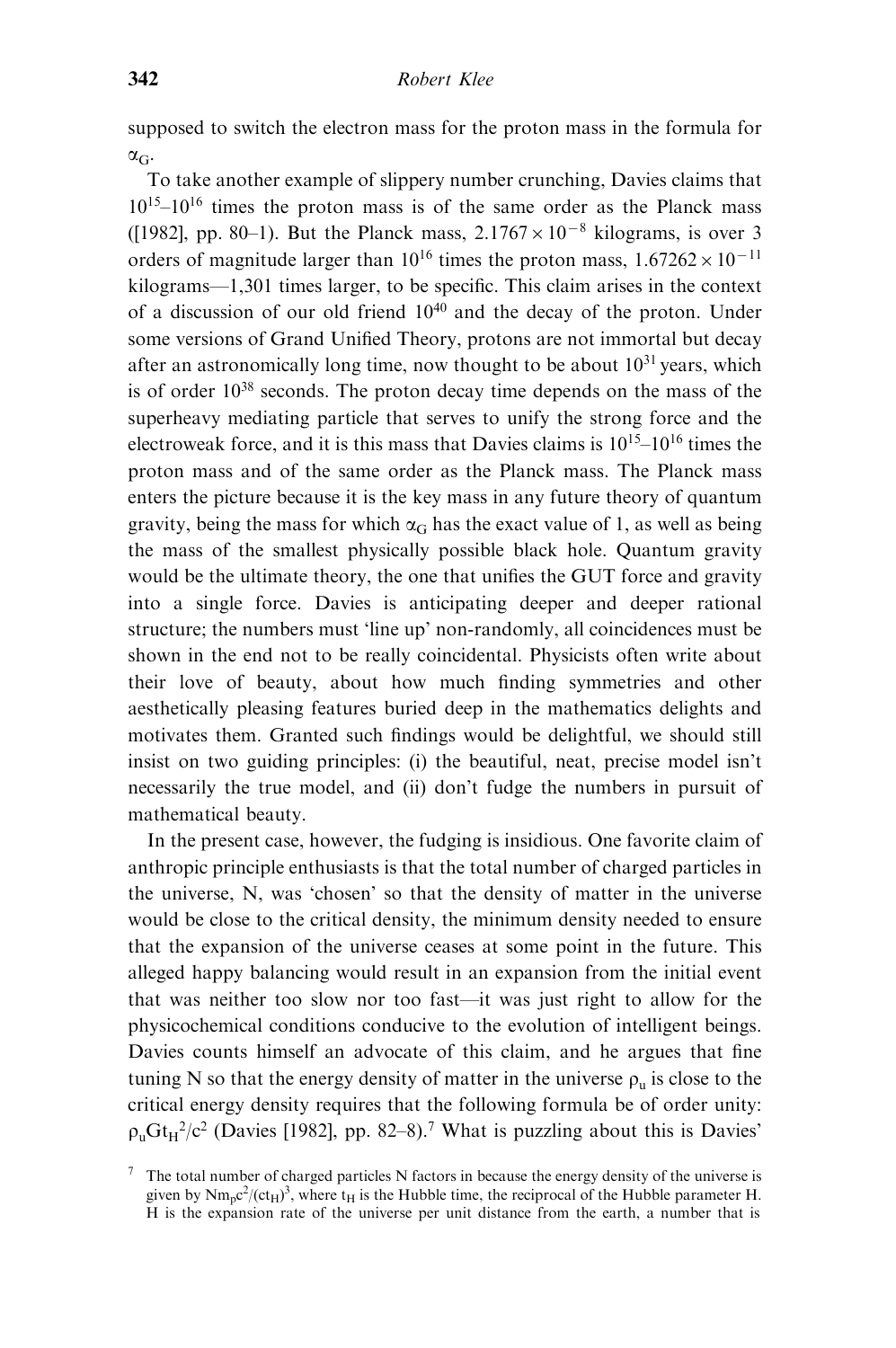claim (Ibid., p. 58) that empirical observations indicate that the total energy density of matter in the universe is approximately  $10^{-11}$  joules per cubic meter (he gives no indication of being aware that this conflicts with his own figures for other parameters like the Hubble time). Using this figure in the above formula yields 0.00186, a value 2.73 orders of magnitude below unity. Since when did 18 ten-thousandths become pretty much equal to 1?

Davies must be credited with the virtue of making at least a rudimentary pass at justifying the sharp practice I have identified. In The Accidental Universe, he writes:

Before embarking upon a discussion of the large numbers, a word should be said about the accuracy implied in the symbol  $\sim$ . Inspection of table 5 shows that  $\alpha_G^{-1} = 1.7 \times 10^{38}$ , so that the use of the relation  $\alpha_G^{-1} \sim 10^{40}$ might be regarded as somewhat straining the definition of an order of magnitude approximation. However, two points should be born in mind here. The first is that, compared to  $10^{40}$ , even  $10^2$  is a minute fraction. Secondly, some of the factors that go to make up  $\alpha_G$  are purely a matter of convention. For example, we could equally well have used h rather than  $\hbar$ . The choice in no way affects the general arguments presented here. (Ibid., p. 78)

This attempted justification fails.  $10^2$  is still a factor of 100 off from exact precision—exact fine tuning—no matter how small a fraction of some other number it may be. Worse, his claim about the conventionality of which factors are used to make up  $\alpha_G$  is not in general true: using h instead will destroy some order of magnitude matches involving  $\alpha_G$ . For example, using h instead of h renders a value for  $\alpha$ <sub>G</sub> of 9.39809  $\times$  10<sup>-40</sup>, a factor of 6.28318 less than its value when h is used. When powers of  $\alpha_G$  other than 1 are involved this difference will undermine some of the standard order of magnitude claims made by cosmologists like Davies, Carr, and Rees. For example, using h destroys the order of magnitude match between the solar mass and the value of the formula for the stellar mass scale in the above table taken from Carr and Rees' graph. Using h, Carr and Rees' formula for the stellar mass scale yields  $5.80548 \times 10^{31}$  kilograms, a factor of 15 larger than the value using  $\hbar$ , and 29 times the solar mass. The formula for the Hubble mass using h yields  $3.55621 \times 10^{55}$  kilograms, clearly an unwarrantedly high figure on the observational evidence, 39 times larger than the figure yielded by using  $\hbar$ , and

soft due to uncertainties in measuring galactic distances. Davies is seemingly unaware that his book contains conflicting values for H: a stated consensus value of 50 kilometers per second per 1 million parsecs (4), and a Hubble time of  $5 \times 10^{17}$  seconds ( $\sim$ 15.58549 billion years), which mathematically requires that H be 61.715 kilometers per second per 1 million parsecs ([1982], p. 39). And this conflict in turn entails conflicting values for  $t_H$ . It should be noted that the most recent and thorough determination of the Hubble parameter gives its current value as 72 $\pm$ 8 kilometers per second per one million parsecs (Freedman *et al.* [2001]). Obviously, such a value would foul up Davies' computations even more. One parsec is 3.2616 light-years.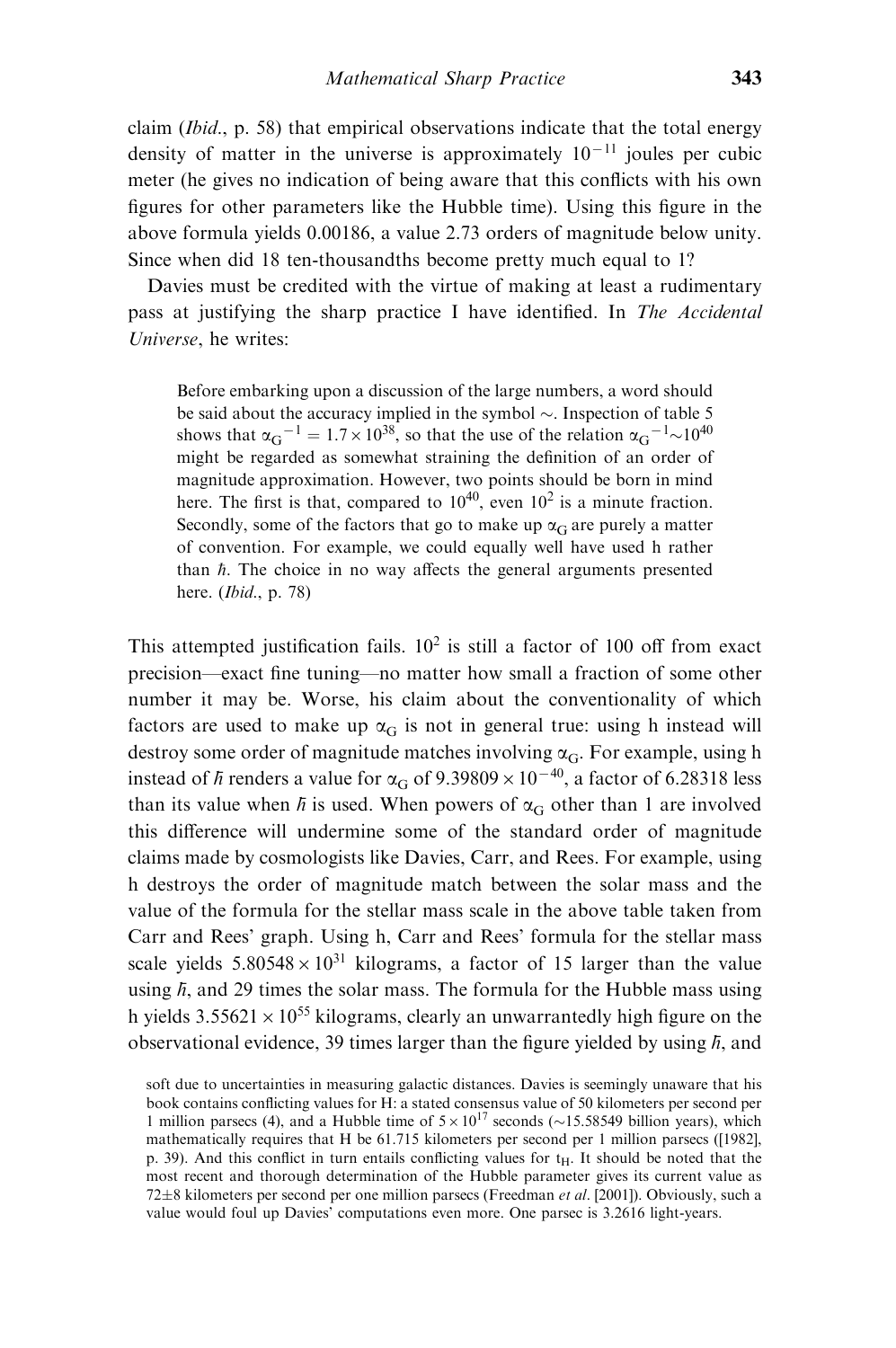355 times larger than Davies' own figure of 1053 kilograms (Davies [1982], p. 79).

# 5 The recalcitrant sloppiness of crud

Not all astrophysicists are as sanguine as Davies about the sharp practice we have uncovered. W. H. Press and A. P. Lightman crafted a contribution to the previously mentioned collection of papers published in the Philosophical Transactions of the Royal Society, London, Series A titled 'Dependence of Macrophysical Phenomena on the Values of the Fundamental Constants'. In this paper, they try to apply the Carr and Rees method of using combinations of fundamental constants to

determine the scales of various macroscopic phenomena, including the properties of solid matter; the distinction between rocks, asteroids, planets, and stars; the conditions of habitable planets; the length of the day and year; and the size and athletic ability of human beings. Most of the results, where testable, are accurate to within a couple orders of magnitude. (Press and Lightman [1983], p. 323)

What is interesting about their effort is the degree to which they own up to the considerable sloppiness in the fit between the numbers that their formulae determine and the actual empirically determined values for the scales in question. It turns out that ordinary matter, which they call 'crud' to indicate that it is solid, nonmetallic, and nonsingle-crystalline, is rather recalcitrant to having its nature and properties determined to precision by the fundamental constants. For example, they take the value of the formula

 $[Ry/(2\alpha_0)^3](m_e/m_p)^{1/2}$ 

where 'Ry' denotes the Rydberg energy  $(2.17987 \times 10^{-18}$  joules), to set the scale of the shear modulus, the tensile strength, of crud. Yet they are quick to admit that the value of this formula,  $4.29125 \times 10^{10}$  newtons per square meter, is not in fact revealing, because 'Real materials always contain structural flaws and are an additional factor of 10 to 100 below this' (*Ibid.*, p. 324). Next they discuss the thermal conductivity of crud—the rate at which ordinary matter transmits heat energy—the scale of which is supposedly given by

 $(Ry/\alpha_0 \hbar)(m_e/m_p)^{1/2}k$ 

where k is Boltzmann's constant. This formula yields 125.8588 joules per meter per kelvin per second which, however, the authors admit is 'about a factor of a hundred too large, since real materials are full of dislocations and other photon-scattering unpleasantness' (Ibid., p. 325). You can blame that damned 'real material' again, that ordinary crud with all its sordid micro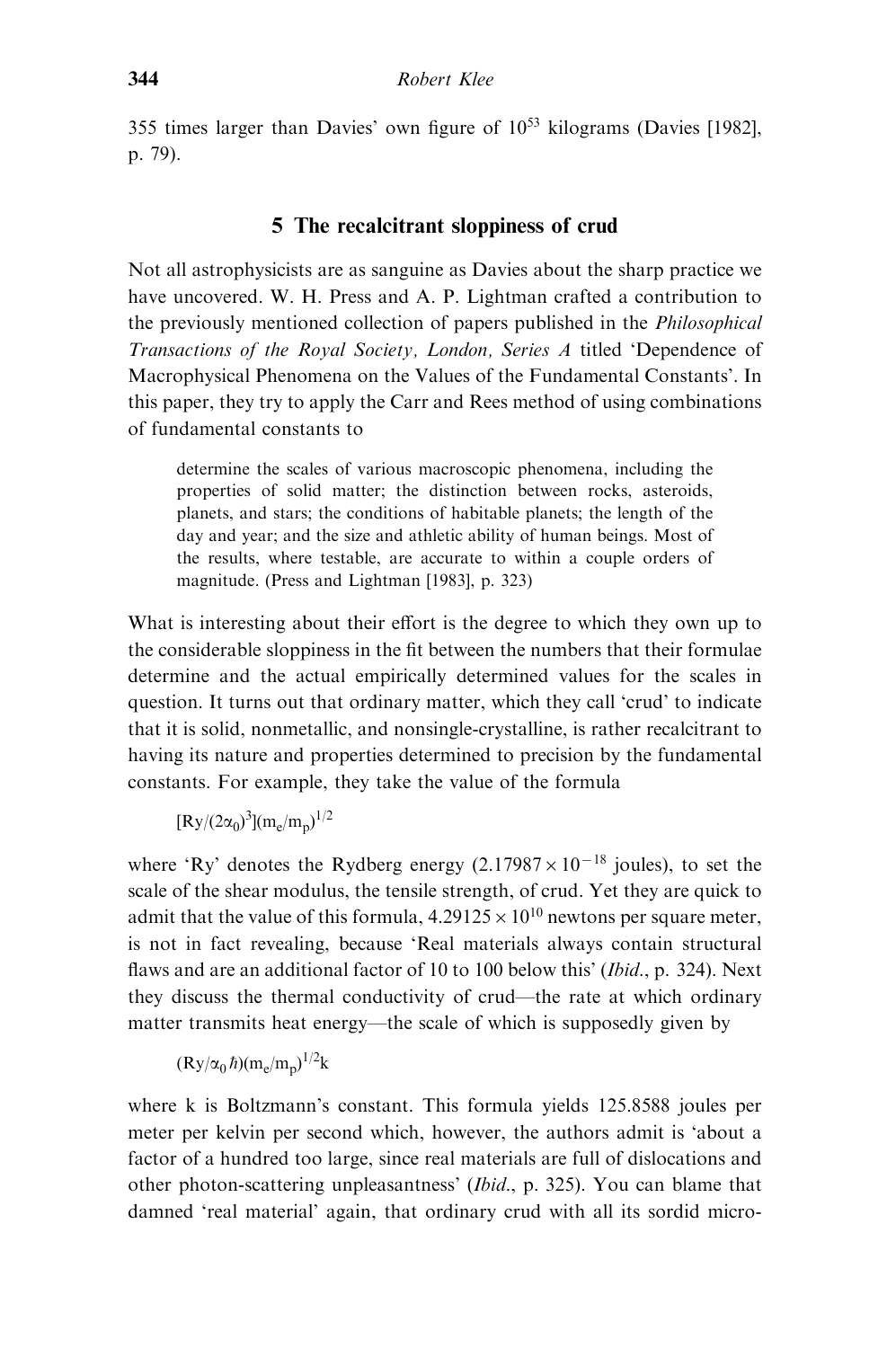imperfections, for ruining the otherwise pretty mathematics. But things are even worse, say Press and Lightman, for they continue,

we will need to take cognizance of the fact that an important set of complex chemical phenomena take place with bond energies that are even another factor of ten smaller than the bond energies in crud. This extra factor of about 0.1, which we will denote by the symbol e, does not arise out of any combination of physical constants, but comes from all the abhorrent details of chemistry that are omitted in this paper. (Ibid.)

But how can the details be considered abhorrent in this context? Design arguments are all about details, and the potential use of the Carr and Rees methodology for buttressing a design argument is always lurking in the background whenever cosmologists and other anthropic principle acolytes start juggling the fundamental physical constants and spitting out the numbers.

### 6 How excited can excited carbon-12 be?

One of the most beloved and most often cited of all the alleged cases of anthropic fine tuning involves the excruciatingly complex details of the nuclear fusion processes that occur within the cores of stars.<sup>8</sup> The physics of stellar interiors is mathematically daunting, but the major aspects of what goes on inside a stellar core are now theoretically accessible. Fred Hoyle was among the first theorists, along with Hans Bethe and George Gamow, to work out the basic structure of the fusion process inside stars. A typical star begins its stardom by fusing hydrogen nuclei into helium nuclei. This is a very slow process, and an ordinary star only succeeds in burning hydrogen at a rate producing stellar-level luminosities because it contains such a huge amount of hydrogen concentrated in one gravitating body—there are about  $10^{57}$  protons packed into a typical star, almost all of them hydrogen at the start of the star's lifetime. After a star has consumed a critical percentage of the hydrogen in its core, core density and temperature increase and the core starts to fuse helium nuclei into carbon nuclei. In 1953 Hoyle argued that the fusion of helium nuclei to form carbon nuclei would not proceed at a high enough rate to have produced the observable carbon abundance in the universe unless there were a specific energy level of the carbon-12 nucleus that was resonant with—very close to, but not below—the sum of the energies of a beryllium-8 nucleus and a helium-4 nucleus (Hoyle, Dunbar, Wenzel, and Whaling [1953]; Hoyle [1954]). This is because the triple-alpha process, in which a carbon-12 nucleus is produced from three helium-4 nuclei, proceeds

<sup>&</sup>lt;sup>8</sup> References to it and discussions of it in the literature on the anthropic principle are frequent (Barrow and Tipler [1986], p. 250–5; Carr and Rees [1979], p. 611; Davies [1982], p. 117–8; Leslie [1989], p. 35–6).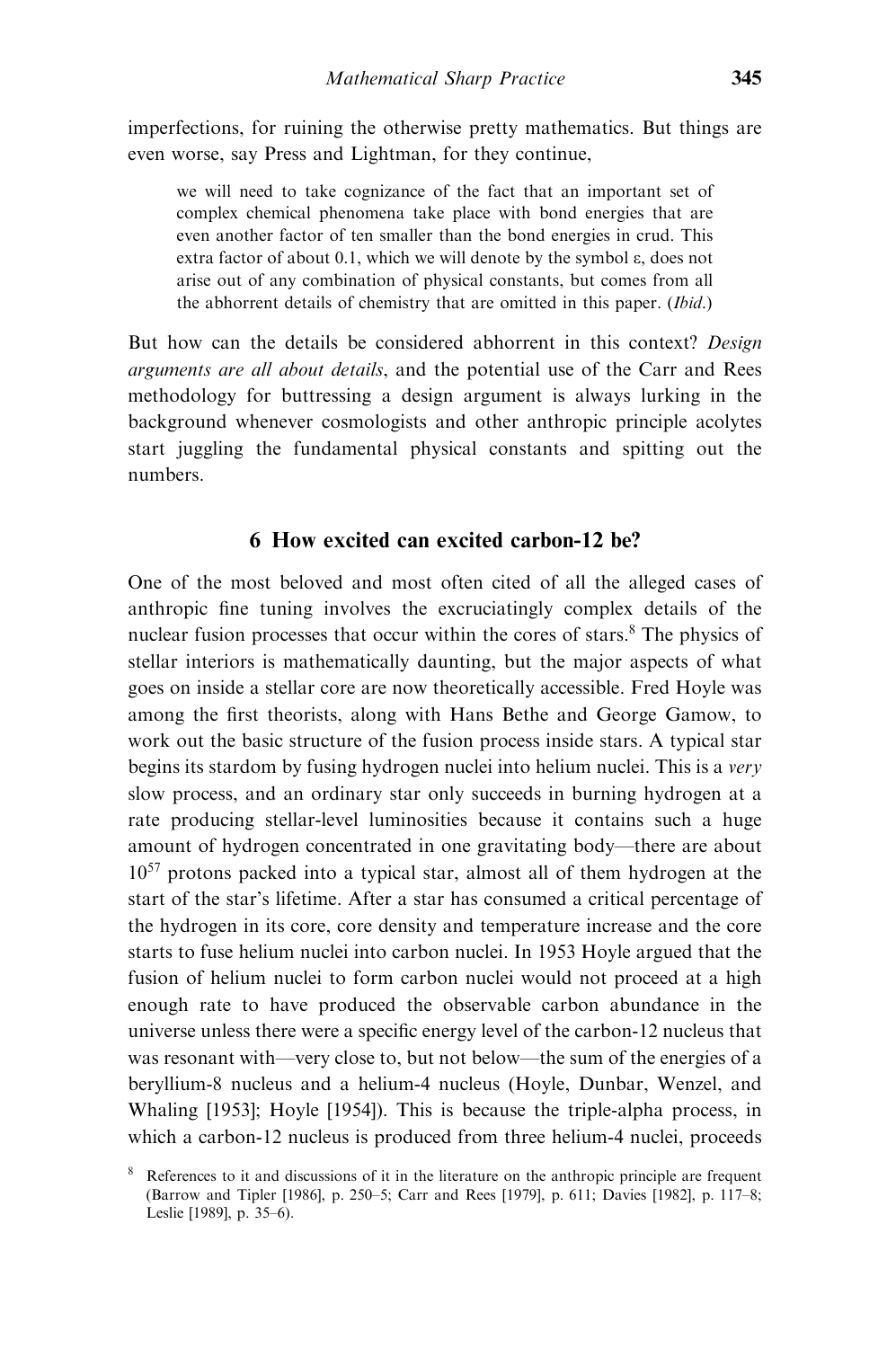via an intermediate step in which two helium-4 nuclei fuse to form a beryllium-8 nucleus, which then fuses with another helium-4 nucleus to form a carbon-12 nucleus. In 1953 there was no such resonant energy level for carbon-12 nuclei known to the physics community, and Hoyle famously predicted that such a resonant energy level would be discovered.<sup>9</sup> Very shortly thereafter, it was shown experimentally that the first excited state of the carbon-12 nucleus has an energy level around  $7.68 \pm 0.03$  million electron volts (MeV), which is 283 to 343 thousand electron volts (keV) above the sum of the energies of a berylium-8 nucleus and a helium-4 nucleus, 7.3667 MeV (Dunbar, Pixley, Wenzel, and Whaling [1953]). This energy level for the first excited state of carbon-12 has since been experimentally refined downward to 7.644 MeV, which is 277.3 keV, above the sum of the energies of a beryllium-8 nucleus and a helium-4 nucleus (Livio, Hollowell, Weiss, and Truran [1989], p. 281). But that is only half the fine-tuning story. All of the carbon-12 nuclei produced by stellar core fusion would in turn be consumed in the production of oxygen-16 nuclei, via a reaction in which a carbon-12 nucleus fuses with a helium-4 nucleus, were it not for the fact that the latter reaction does *not* proceed resonantly; for the energy of an oxygen-16 nucleus at 7.1187 MeV is 42,900 eV below the sum of the energies of a carbon-12 nucleus and a helium-4 nucleus, 7.1616 MeV (Ibid.). That means that the lion's share of the carbon-12 nuclei produced by stellar core fusion is still present when the star eventually explodes as a supernova, thus seeding the local interstellar medium with an amount of both carbon and oxygen nuclei consistent with the presently observed cosmic abundances. The observed carbon-12 abundance includes the carbon-heavy biosphere of the earth. The biosphere of the earth was able to develop only because there was enough carbon diffused throughout the local interstellar medium by previous supernovae for the earth to form as a planet with a relatively carbon-rich surface. Summing up, carbon is not underabundant in the universe and oxygen is not overabundant in the universe because (i) the fusion production of carbon inside stellar cores is just barely resonant, while (ii) the fusion production of oxygen inside stellar cores is just barely nonresonant. Because nuclear energy levels are ultimately dependent on the strengths of the fundamental forces, as well as on the masses of constituent particles, this strikes some folks as fine tuning. Indeed, Hoyle himself is reported to have written that the energy resonances in question are so extraordinary that the whole arrangement struck him as a 'put up job', that is, the work of intelligent design. Paul Davies quotes the following passage from an

<sup>9</sup> The contemporary famousness of this supposed case of fine tuning—and of Hoyle's prediction of it—is attested to by Martin Rees ([2000], p. 50) who writes: 'The English theorist Fred Hoyle stumbled upon the most famous instance of ''fine tuning'' when he was calculating exactly how carbon and oxygen were synthesized in stars.'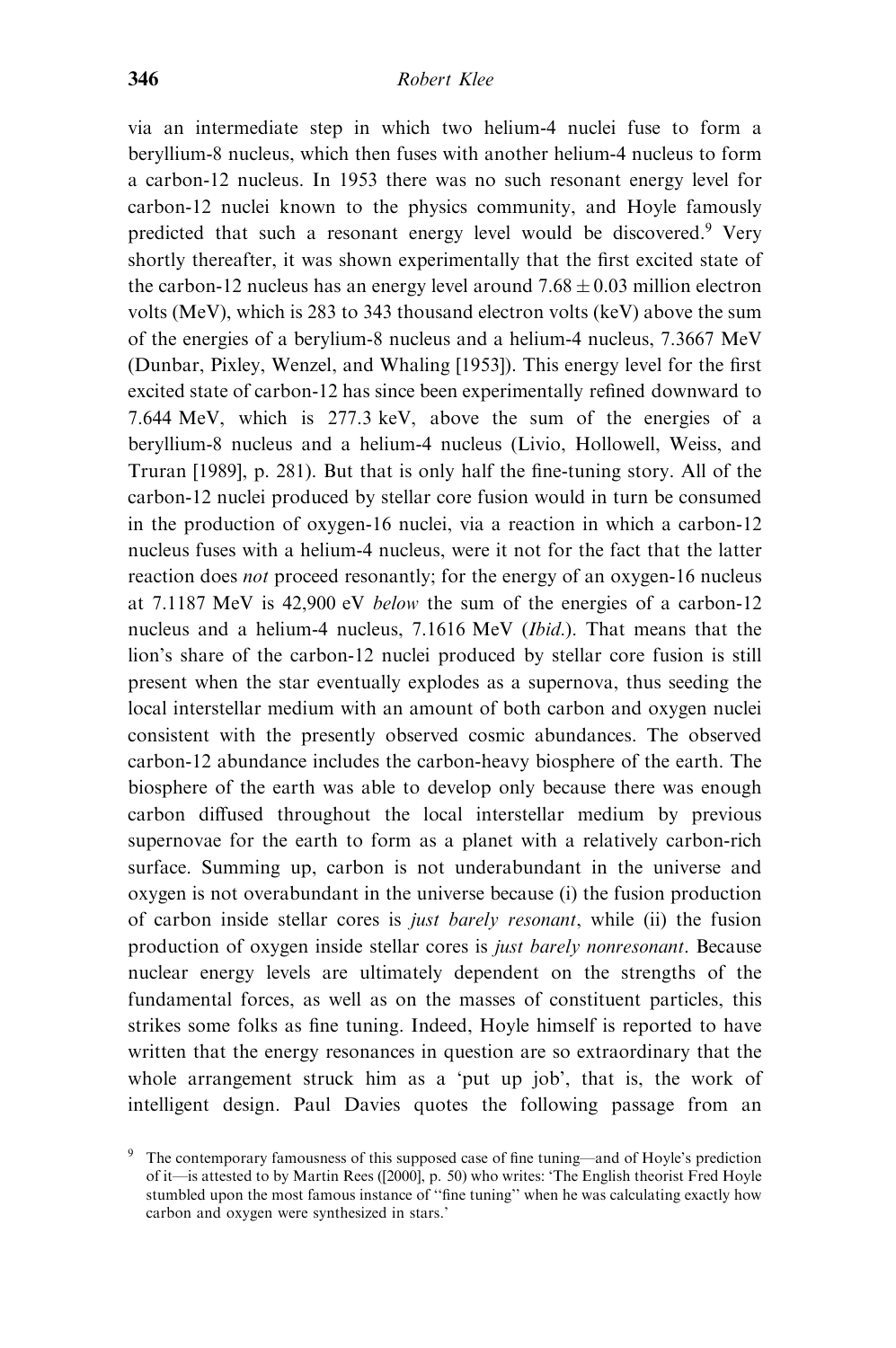unpublished paper he claims Hoyle wrote, which Davies cites as a University of Cardiff preprint,

If you wanted to produce carbon and oxygen in roughly equal quantities by stellar nucleosynthesis, these are the two energy levels you would have to fix, and your fixing would have to be just about where these levels are actually found to be [. . .]. A commonsense interpretation of the facts suggests that a superintellect has monkeyed with the physics, as well as chemistry and biology, and that there are no blind forces worth speaking about in nature. (Davies [1982], p. 118)

In 1989, M. Livio, D. Hollowell, A. Weiss, and J. W. Truran, using the power of contemporary computers, further investigated these alleged 'near misses' to see if they are as finely grained as is claimed. Livio and colleagues constructed a computer model of stellar interiors in the spirit of testing how much larger or smaller the resonance could be between the energy of the first excited state of a carbon-12 nucleus and the summed energies of a Beryllium-8 nucleus and a helium-4 nucleus without destroying consistency with the observed carbon and oxygen cosmic abundances. Livio and colleagues reported that, in the context of their computer model, the difference between the two energy levels in question could be increased by 60 keV without destroying consistency with the observed cosmic abundances of carbon-12 and oxygen-16 ([1989], p. 283). Sixty thousand electron volts is  $9.61302 \times 10^{-15}$  joules, the thermodynamic temperature equivalent of which (i.e. dividing it by Boltzmann's constant k) is 696.268 million degrees kelvin. How can a temperature window *that* wide within which the resonant energies can fall count as a case of 'fine tuning' that results in energy levels that are 'just barely' resonant? Furthermore, Livio and colleagues reported that decreasing the difference between the two energy levels by 60 keV would result in a stellar carbon abundance at the end of core helium burning of about 4 times higher than normal (Ibid.). Given that Hoyle's original worry was that there would be too little carbon made inside stars—not that there would be too much—this suggests that the window of compatibility might in fact be 120 keV wide, a temperature window of 1.392 billion K. The quantitative details are thorny and depend on the specific model of stellar structure used, but the width of the window of compatibility appears to be wide enough to undermine any claim that we have a case of precision fine tuning on our hands.

# 7 Is a pile of doubts a doubtful pile?

Finally we come up to the present with John Leslie, the most prominent philosopher among the current cadre of anthropic principle enthusiasts. In his influential book *Universes* ([1989]), Leslie focuses on the key issue of what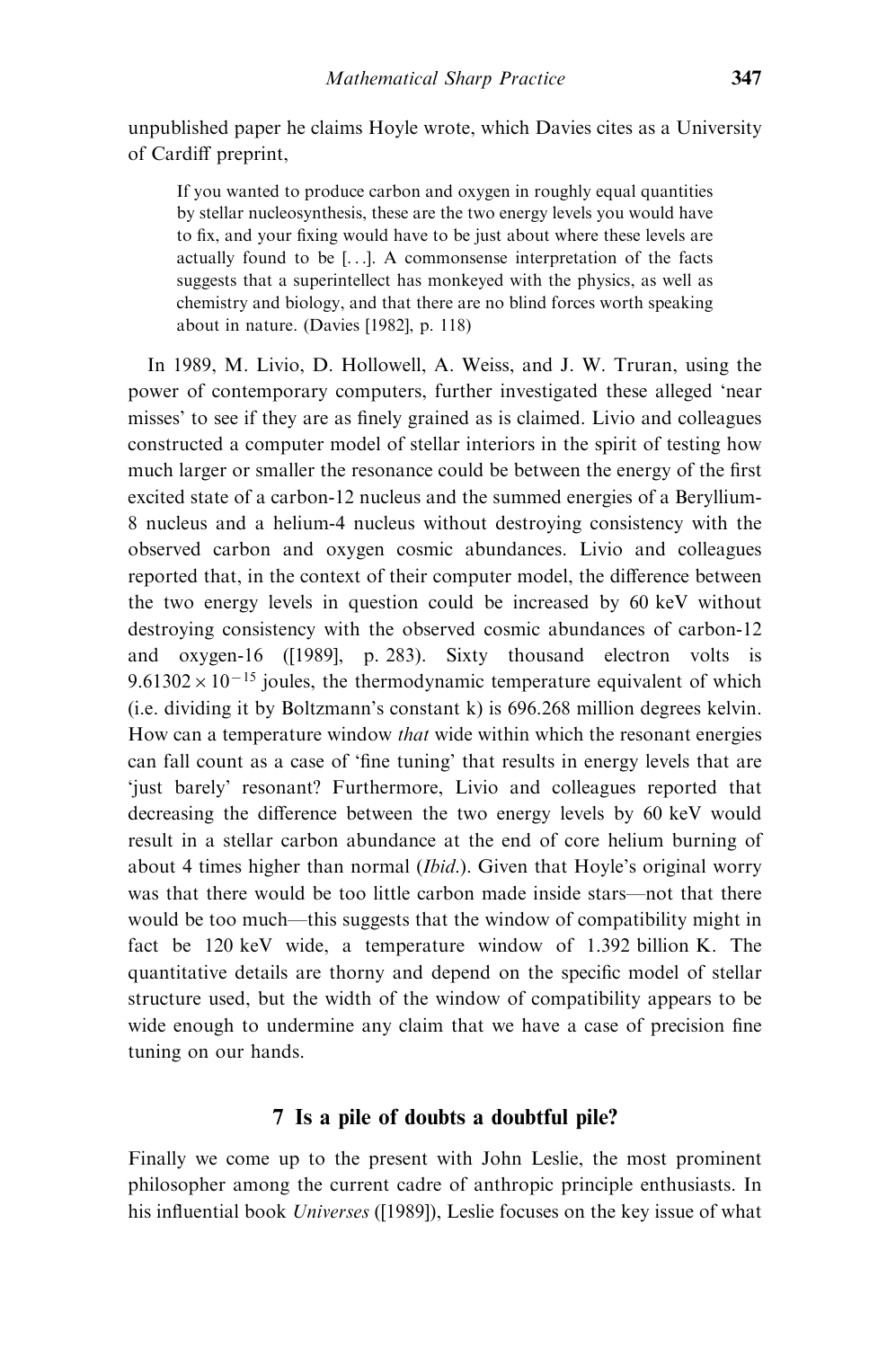I'll call *fantastically* narrow intervals. I mean by this expression the finding *if* it is in fact a true finding—that certain physical constants, or ratios/ combinations thereof, must have the values they do to within intervals of possible variance so narrow as to be objectively uncanny, or else certain necessary conditions required for the evolution of living organisms could not have obtained. Collect a sufficiently impressive number of such intervals and a design argument begins to look plausible to some folks.

Leslie highlights an important question buried in this morass of large and small numbers, a question that has to do with explanation. When is a collection of data so objectively uncanny as to call for a 'special' explanation, an explanation that appeals to something outside the realm of ordinary nature? Leslie constructs a number of ingenious thought experiments in which we seemingly are forced to acknowledge—even the hard-nosed nononsense types among us—that something out of the ordinary is going on, that a 'special' intentional explanation of some kind is appropriate. And you can't get more intentional than an appeal to intelligent design by a rational intellect. But thought experiments are almost always, by design, non-actual cases. The issue I have raised in this paper is whether the physical and mathematical data that the anthropic principle cosmologists have amassed over the years in fact present actual cases of fantastically narrow fine tuning. Are the intervals of compatibility between the values of various fundamental constants and the necessary conditions for the evolution of intelligent hydrocarbon life which the astrophysicists have uncovered in the actual universe that fantastically narrow? The weakest part of Leslie's case may not be the philosophical part—the part in which he argues for the appropriateness of special intentional explanations of fantastically narrow intervals—but the part where he relies on the established consensus of anthropic principle illustrative cases from which I have taken the examples already analyzed in previous sections of this paper. The worry is generated by the fact that the sharp practice I have identified infests a significant proportion of these cases, and it does so in sometimes subtle and cumulative ways that go undetected by those who use them as argumentative ammunition. It is instructive in this light to consider Leslie's take on this issue. Remarking on the possibility that popularly cited cases may in fact contain errors, he writes:

No doubt some of these claimed facts are mistakes—although many seem as well established as facts about the reality of quarks or black holes or neutron stars, or of the Big Bang itself. Others, again, may be dictated by physical principles so fundamental that they are not fine tunable. But clues heaped upon clues can constitute weighty evidence despite any doubts attaching to each element in the pile. ([1989], p. 6)

A simple inductive counter-argument would seem to refute Leslie here. If each clue in the pile of clues is erroneous, then the entire pile is erroneous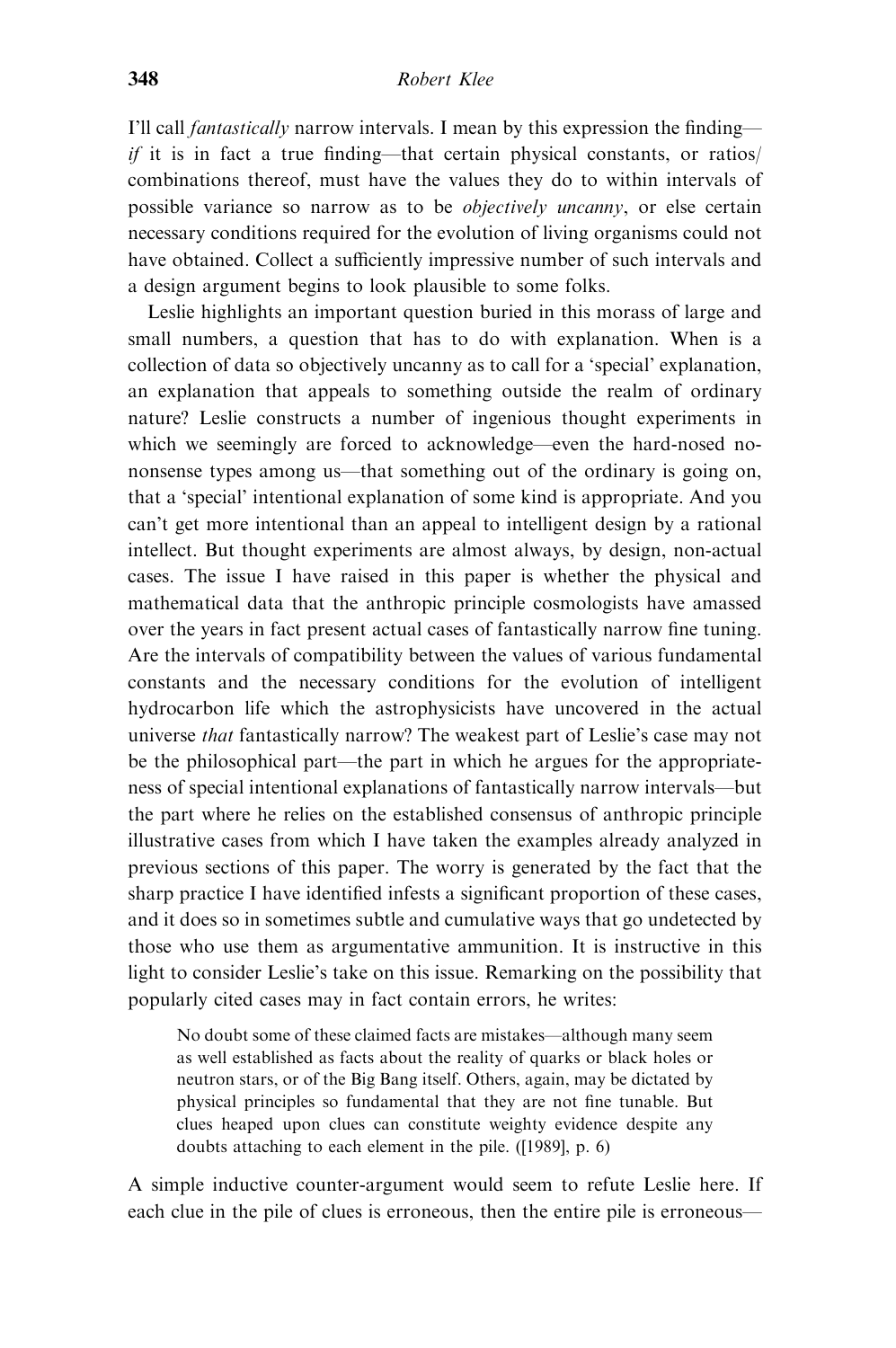and this is not to commit the fallacy of composition, for erroneousness is an additive property attributable to the collection itself if every member case in it is erroneous. I'm inclined to think that the same inductive counter-argument holds for the weaker case of each clue being doubtful rather than erroneous then the entire pile is doubtful, *qua* pile of evidence. Perhaps one could claim that the weaker case in fact escapes my counter-argument on the ground that doubtfulness distributed individually among all the cases in a collection of cases does not warrant the conclusion that the collection is doubtful, qua collection. The idea presumably would be that despite the doubts attached to each specific case taken by itself, one is still left with the impression that among this mass of cases *some* must be correct, and 'some' must be enough of them to warrant the inference desired—in this case, an inference to intelligent fine tuning. If that is the line of defense taken, then notice how subjectively impressionistic matters have become. If this kind of fuzzy impression is the best supporting evidence that can be mustered, the inference to intelligent design seems underwarranted indeed.

The fuzziness and impressionistic quality I speak of is suffused throughout the chapter in Universes in which Leslie attempts to provide a scientific underpinning for the design argument that it is his book's ultimate purpose to defend. A reader can't help but notice Leslie's habit of expressing the allegedly fantastically narrow intervals, not in precise and specific numerical language, but in fuzzier and more general quantitative language. A given allegedly narrow interval is described as one which could not be 'a trifle greater' without ruining some necessary condition for the development of intelligent life in the universe (p. 35: the nuclear strong force if a trifle greater would lead to nuclei of unlimited size), or else a certain interval would be incompatible with life in the universe were a 'fairly modest change' to be made to some fundamental constant (p. 42: fairly modest changes to the masses of heavy bosons would result in either too many protons or too few—leading either to recollapse of the universe before stars formed or to runaway expansion in which stars do not form). On page 34, the reader is told that the nuclear weak force couldn't be 'much weaker' or else a particularly detailed roadblock to the evolution of life would ensue (an allhelium universe), and that the weak force couldn't have been 'appreciably stronger' without such and such disastrous consequences for the development of living beings such as ourselves (the heat of the Big Bang burns all matter into iron before stars can even form). On page 35, Leslie notes that 'while calculations are hard, it seems a safe bet' that weakening the weak force by a factor of 10 would result in our not being here to discuss the matter; but 'it seems a safe bet' isn't exactly the sort of confidence-inspiring level of scientific support devotees of a design argument surely would prefer to have.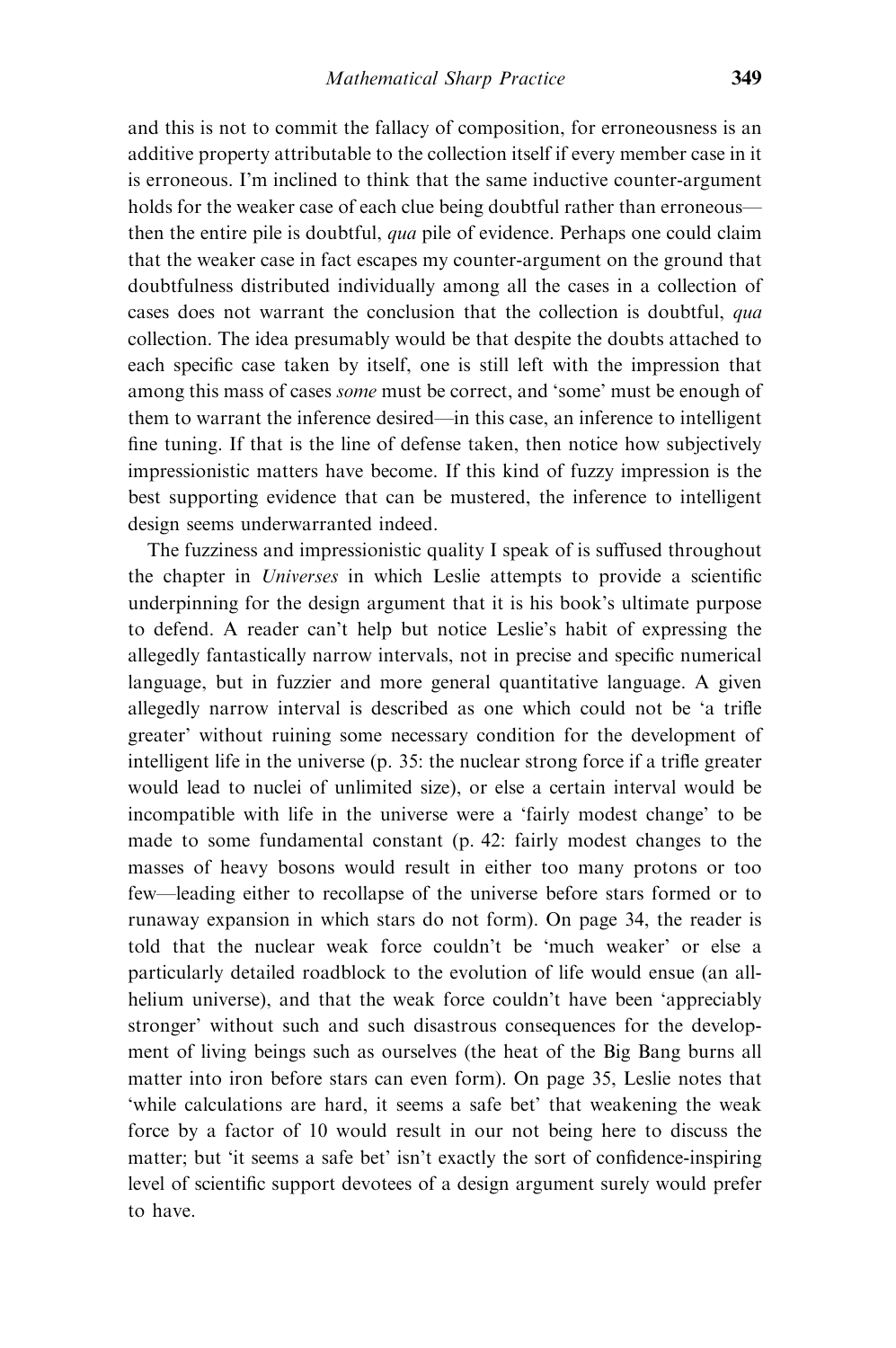Neil Manson has argued that there is no adequate way to define the notion of being 'fine tuned for life'; i.e. the universe's being fine tuned to be hydrocarbon-life permitting (Manson [2000]). Leslie's book comes under attack in the course of Manson's argument. Manson argues that a purely counterfactual conception of fine-tuning—the conception I have assumed throughout this paper—will not do, for in order for the concept of fine tuning to support an inference to a designer deity, the concept must be defined in the quantitative terms of Bayesian probability theory. Allegedly, it isn't enough merely to say that had the value of a certain constant been different by, say, one part in  $10^{40}$ , then we wouldn't be here to discuss the matter. On the contrary, Manson says, one needs a premise specifying the numerical probability that the constant would have its actual value. This misconstrues Leslie's argument in *Universes*, which is essentially a standard abduction, an argument to the best explanation, not a quantitatively precise probability argument. Leslie is smart enough to know how difficult measuring probabilities is going to be in this kind of cosmological context and therefore how irresolvably imprecise quantitative appeals to probability are going to be in any design argument. Hence, Leslie is concerned for the most part with showing that positing a designer deity is the best explanation, on an overall preponderance of the evidence, for the alleged fine tuning, not with showing that the fine tuning evidence supports belief in a designer deity with probability x for  $0 \le x \le 1$ , according to formal principles of Bayesian inference.

Manson does consider the possibility of non-Bayesian design arguments but writes them off with respect to the counterfactual interpretation of fine tuning on the ground that claims of fine tuning in such a case are useless without a metric for measuring the fineness of the tuning. He provides an apparent reductio argument: on a length scale of light-years, Michael Jordan's height is fantastically finely tuned for basketball greatness, for if he was smaller by merely one part in  $10^{16}$  on that scale (i.e. about 1 meter), he would not have been so great a basketball player. The implication of Manson's reductio is that just about any measured quantity can be shown to be fine tuned in the counterfactual sense by choice of an appropriate scale of measurement. Manson's argument here is weak because the length scale of measurement used has no theoretically fundamental justification. A light-year is not a fundamental unit of length in physics, and for a good reason. It doesn't play a role in measuring the fundamental force strengths, for example, because two of the fundamental forces (strong nuclear and weak nuclear) have such exceptionally short ranges, and a third (gravity) is so weak even on more pedestrian scales that using light-years instead of meters would result in unnecessary methodological hardship due to ever more exotic orders of magnitude. For example, the gravitational constant G would be of order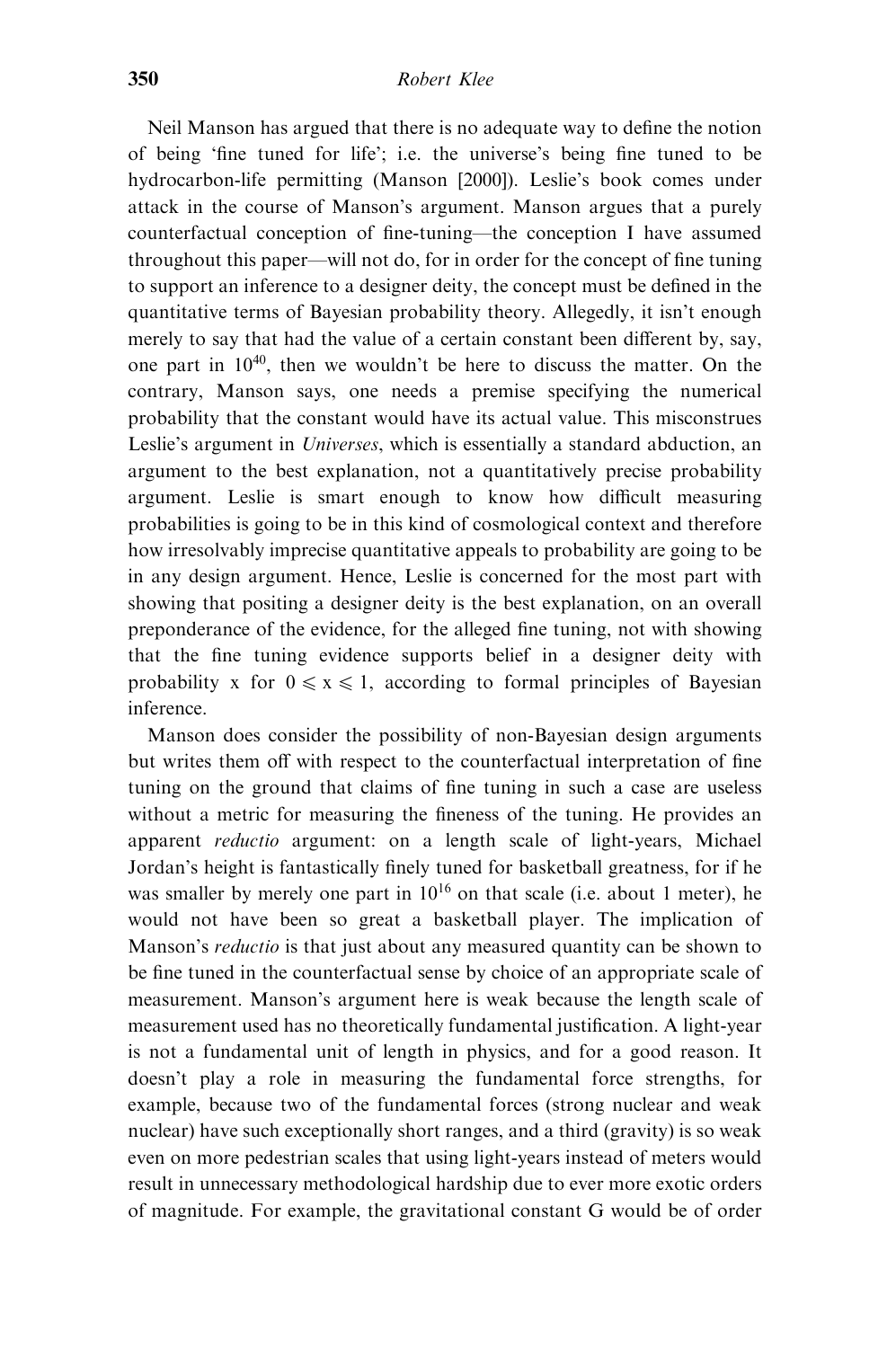$10^{-59}$  instead of the standard  $10^{-11}$ , and Planck's constant h would be of order  $10^{-66}$  instead of the already exotic enough  $10^{-34}$ . And the hardship risks being substantive: the value of G, for instance, might be so small as to be out of reach of our available technical means for confirming it by laboratory measurement. Manson's argument might be strengthened if the  $10^{-16}$ difference claim was tied in some way to a pure number that is calculated from a ratio of theoretically fundamental constants whose dimensions cancel each other out. Parties to the debate such as Leslie make a point of using dimensionless pure numbers that are calculated from ratios of fundamental constants whose units cancel, like  $\alpha$  and  $\alpha_G$ , wherever they are available, in part to tone down the anthropocentrism of referring to humanly-concocted dimensions like kilograms, meters, and joules, but mostly to avert blatant measuring-scale biases. If a particular dimension is rescaled consistently throughout both numerator and denominator of such a ratio, then the ratio remains unchanged. For example, rescaling the values of  $G$ ,  $\hbar$ , and c with length in light-years instead of meters while keeping mass in kilograms and time in seconds leaves  $\alpha_G$  (Gm<sub>p</sub><sup>2</sup>/ $\hbar$ c), the gravitational fine-structure constant, unchanged in value. Barrow and Tipler were explicit to the point of hyperbole about this issue when they wrote: 'The only meaningful quantities are dimensionless ones' ([1986], p. 292). Yet even dimensionless pure numbers can be made to appear larger or smaller if one is willing to allow eccentrically artificial maneuvering. All one need do is to invent names for specific cardinal numbers. Is an interval of variance compatible with hydrocarbon life that is no larger than  $10^{-40}$  fantastically narrow? Not on a scale of hawkings, where one hawking (I named it after Stephen Hawking) is  $10^{-46}$ ; for, on that scale, the interval of variance in question is a million hawkings wide. This is mathematically eccentric, certainly, if not in fact perverse, but it makes the point effectively that even dimensionless pure numbers can be made to appear larger or smaller by changing the scale of measurement. I say made 'to appear' larger or smaller because I think a strong case can be made that the scales of measurement that matter epistemically and scientifically for us *are* dependent on, because they are constrained by, our epistemic endowments, e.g. they are dependent on what is big or small to us given our contingent size niche in the universe—it is we who are trying to do the science and thereby come to know physical reality, after all. It is as objective as any truth can be for us that we are not nanometer-sized beings, for example, we are much bigger than that, so it is as objective as any scalar-valued empirical fact can ever be for us that a nanometer (one-billionth of a meter) is indeed a very small size. If this is correct, the eccentric maneuver ultimately fails, for a million hawkings is unquestionably a fantastically small number come time to do human science. This latter point is what theorists like Barrow, Tipler, Leslie, Davies, Carter, Carr, and Rees rely on when they draw their inferences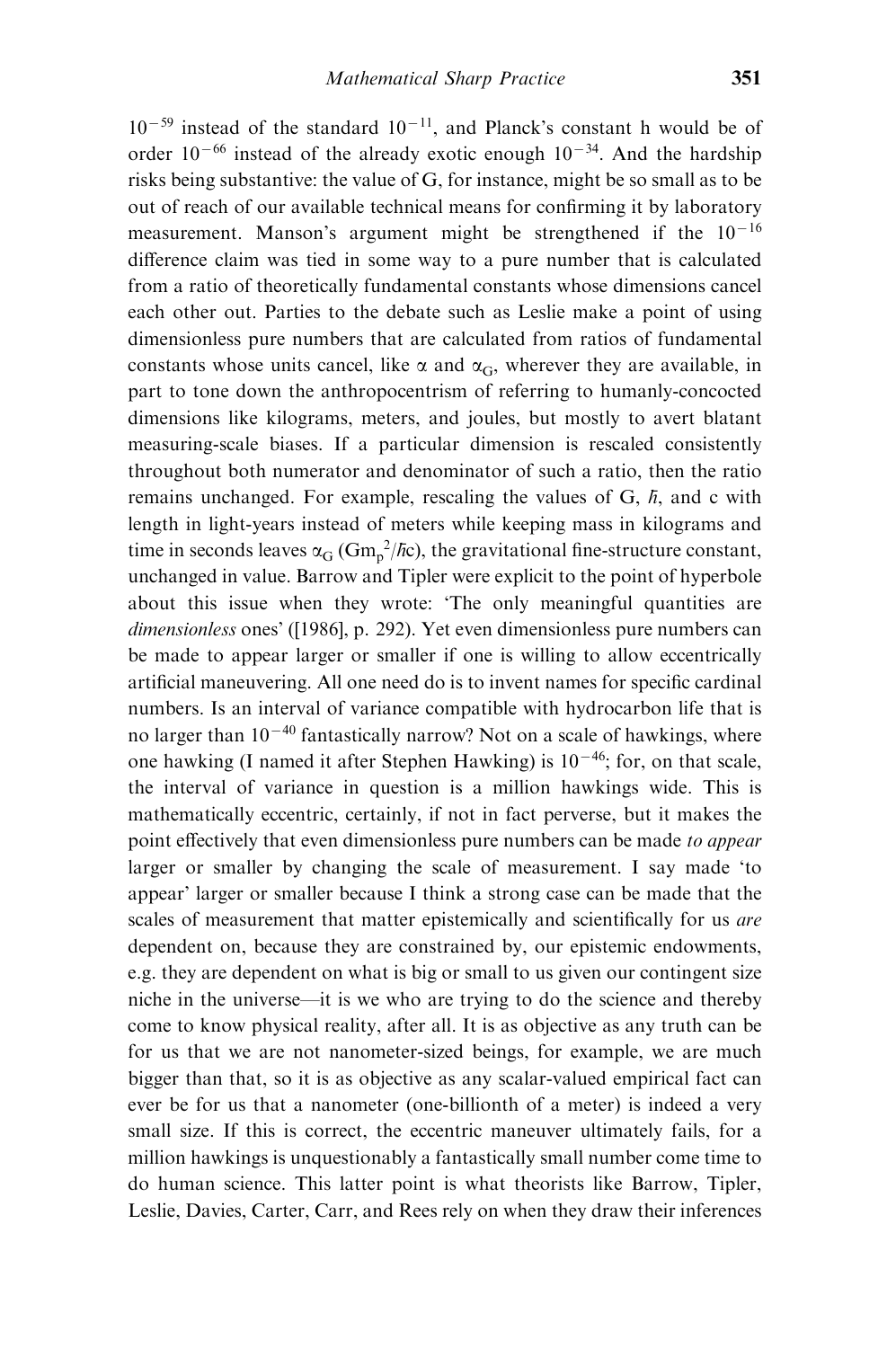from the allegedly fantastic numbers revealed by modern physics. But exploring this issue of measurement scales in full would be another paper. In the meantime, I believe it is a mistake to see any virtue in trying to construct formal Bayesian probability arguments in the present context. To his credit, Leslie does not do so. He formulates his argument as an abductive one in which the mathematical data on the allegedly fantastically narrow intervals of variance are not used in a technically formal way. But we have seen that even left at that more informal level, his argument still has many questionable features to it.

One of the most questionable features of Leslie's argument is that, as one would have predicted, he makes use of many of the same alleged fine tuning cases whose problematic relation with the sharp practice identified we have investigated in previous sections of this paper. On page 35, Hoyle's famous argument about resonant nuclear energy levels in helium burning is used as evidential support for a general fine tuning claim. Leslie's book was written before the work by Livio and colleagues was published showing that the resonance window, on one computer model at least, is not all that narrow. On page 37, Press and Lightman's work on the determination of macrophysical scales by the fundamental constants is cited for the same purpose, without any acknowledgment by Leslie that Press and Lightman themselves confess to the inaccuracy of some of their formulae as applied to ordinary crud. On page 39, Carr and Rees' argument that the dividing mass between radiative stars and convective stars is close to 1.4 solar masses 'only because'  $\alpha_G$  is of the order of magnitude of  $\alpha^{20}$  is cited nonchalantly as further evidence of fine tuning, even though a check of the math shows that the order of magnitude match is off by over 4 orders.

#### 8 Conclusion

I have identified a mathematical sharp practice at work within a subcommunity of theorists who are smitten with the anthropic principle in contemporary astrophysical cosmology. The concepts of two or more numbers being within an order of magnitude of each other, and of being the same order of magnitude as each other, have each been stretched from their original meanings. The stretched meanings have been used by certain theorists to 'cook' the astrophysical numbers in the interest of buttressing a design argument for the existence of a deity who chose the values of key physical constants so that the universe would be hydrocarbon-life permitting. Design arguments have a long history. They used to crop up mostly in the context of the life sciences, where their dismal fate was sealed by the arrival of Darwinian theory within scientific biology 150 years ago. Design arguments applied to biological cases seem to avoid the real issue; for the biological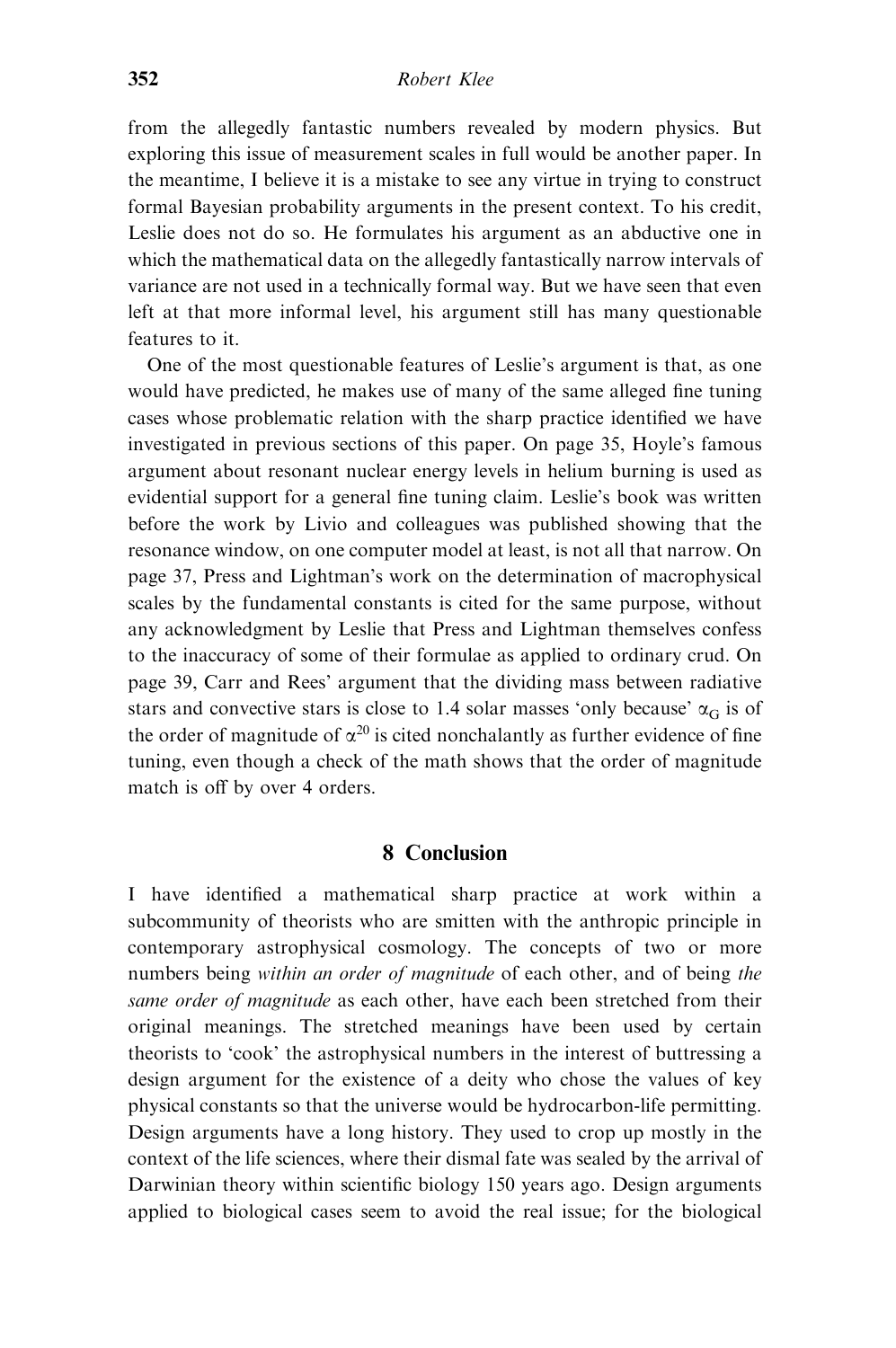possibilities inherent in the structure of a universe are complex outcomes of its basic physics. Change the basic physics and you change the biological possibilities. It is important, I believe, that this newly-resurgent design argument has made its appearance in the domain of astrophysical cosmology; for that is the appropriate context in which a genuine design argument must live or die in the end. But the evidence that has been marshaled to date by devotees of the anthropic principle does not suffice to justify the claim that the universe was designed by an intelligent deity. I have not claimed in this paper that every single alleged case of fine tuning cited in the literature is bogus or infected by the sharp practice I have identified. But enough of the more popular cases are tinged with the sharp practice to warrant the strong skepticism I have defended.

#### Acknowledgements

I would like to thank J. D. Trout, Stephen Schwartz, and an anonymous referee from this journal for their helpful comments and suggestions.

> Department of Philosophy and Religion Ithaca College Ithaca, New York USA klee@ithaca.edu

#### References

- Barrow, J., and Tipler, F. [1986]: The Anthropic Cosmological Principle: Oxford: Oxford University Press.
- Beck, G., Bethe, H., and Riezler, W. [1931]: 'Concerning the Quantum Theory of Absolute Zero', Naturwissenschaften, 31, pp. 31–9.
- Carr, B., and Rees, M. [1979]: 'The Anthropic Principle and the Structure of the Physical World', Nature, 278, pp. 605-12.
- Carter, B. [1974]: 'Large Number Coincidences and the Anthropic Principle in Cosmology,' in M. S. Longair (ed.), Confrontation of Cosmological Theories with Observational Data, Dordrecht: Reidel, pp. 291–8.
- Davies, P. [1982]: The Accidental Universe, Cambridge: Cambridge University Press.
- Dicke, R. [1961]: 'Dirac's Cosmology and Mach's Principle', Nature, 192, pp. 440–1. Dirac, P. [1937]: 'The Cosmological Constants', Nature, 139, p. 323–4.
- Dirac, P. [1938]: 'A New Basis for Cosmology', Proceedings of the Royal Society of London, Series A, 165, pp. 199–208.
- Dunbar, D., Pixley, R., Wenzel, W., and Whaling, W. [1953]: 'The 7.68-Mev State in  $C^{12}$ , *Physical Review*, **92**, pp. 649–50.
- Eddington, A. [1923]: The Mathematical Theory of Relativity, Cambridge: Cambridge University Press.